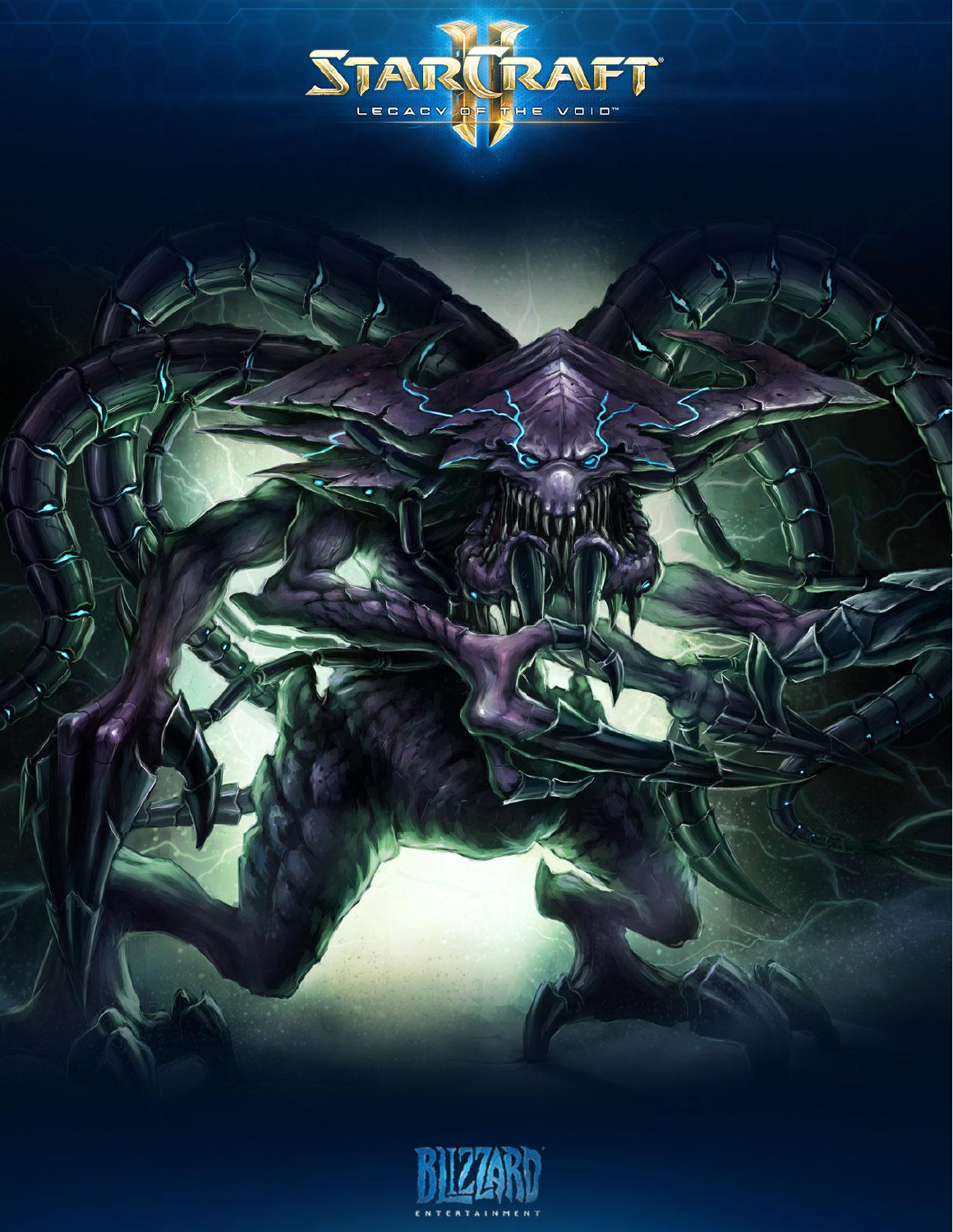# **Sector Six**

# By Micky Neilson

It seemed as if the screaming had gone on forever.

Any vet worth his beans knew that if you pumped a hot spike into the plasma feed of a firebat's gauntlet at the correct angle, it would roast the poor bastard inside his own suit as soon as he tried to activate the Perdition flamethrower… a lesson currently being illustrated by the charity case waving his arms and hopping along the mucky "ground" of Beta Saul, death wails emanating from his silly orange suit's external speakers even as servos kept the hardskin upright.

Commander Dorian would have been lying if he told himself he didn't enjoy listening to the pirate scumsucker yelp like a spitted skalet.

Finally, the caterwauling ceased and the suit gave up any attempt at keeping its occupant vertical. The hardskin pitched forward, dispersing and then disappearing into the pea-soup fog.

The "air" of Beta Saul, from ground to exosphere, was a noxious cocktail of deadly gases that condensed to zero visibility about a meter above the surface. Said surface was a thick sludge, punched through sporadically by strange, cypress knee-like projections, some only two meters tall, some twice the height of an average man.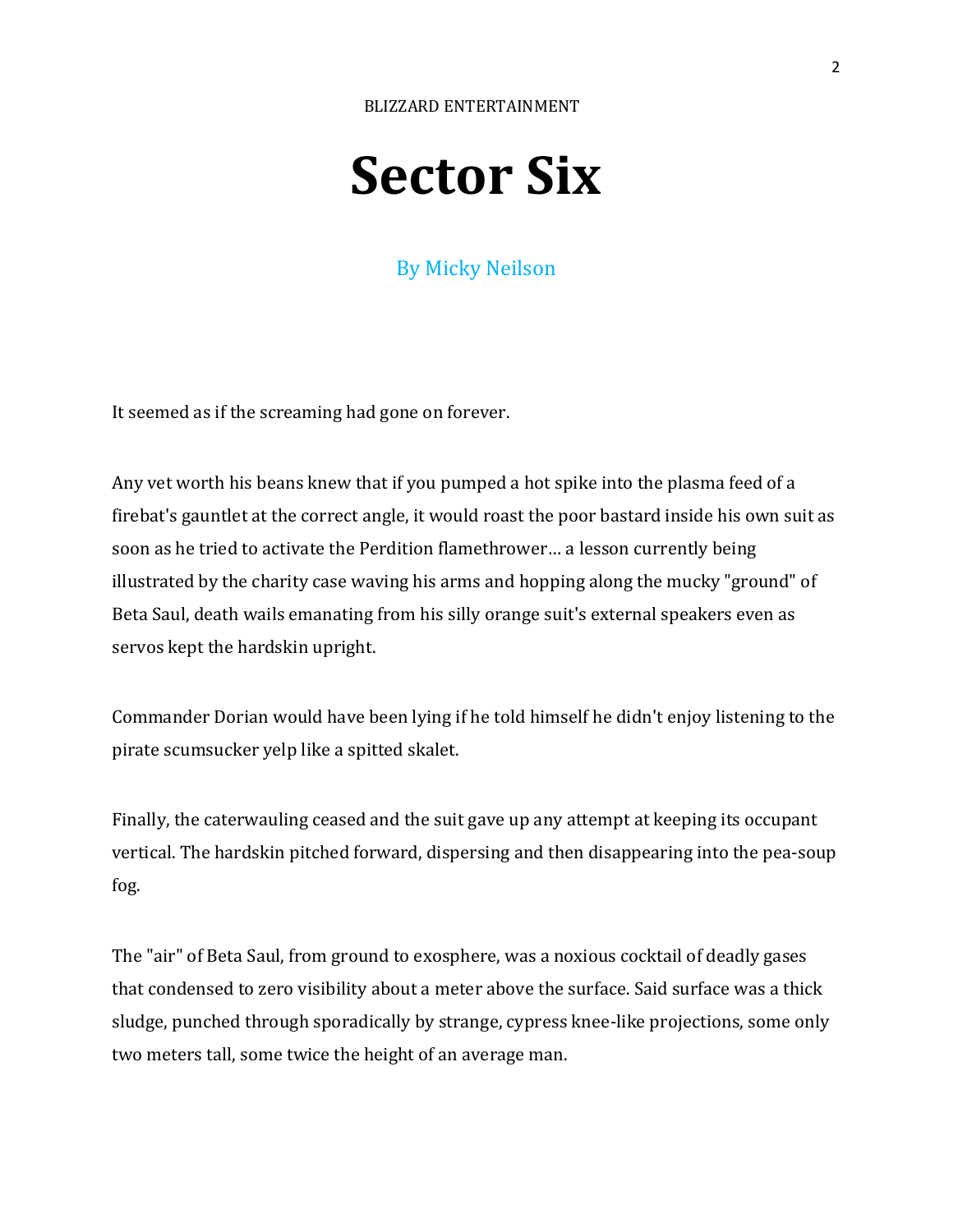All that remained visible of the firebat now were the tanks protruding from the suit's back. Somewhere in the surrounding quagmire lay three more corpses, one of them wearing a spike-riddled hardskin so outdated it made the CMC suit Dorian had on look freshly issued; the other two were clad in a hodgepodge of protective gear that could only be called "armor" if the word were used as the punchline of a particularly morbid joke. The dropship that had dumped off this suicide squad had disappeared into the shifting bile sky.

"Head back?" Spanneti's voice asked through his external speakers. Dorian shuffled his boots in the muck so he could catch a sideways glimpse of the subordinate soldier through his faceplate. He and Spanneti were the only two who had separated from Brute Squad. Spanneti had taken a hit to the upper-right armplate—hopefully nothing their medic, Zimmerman, couldn't handle—and Dorian's hardskin had gotten scorched when the torchmonkey had lit him up, taunting him all the while… But it was Dorian who had managed to get in the final word: something about liking his meat extra crispy.

"Yeah, let's—"

Staff Sergeant Bekkins's staticky voice cut through on the squad's encrypted frequency. "Sir, it's Bek. The drop was a decoy. They're comin' after the package." She sounded absolutely, appropriately (for her, anyway) calm. Dorian had called her "unflappable" once. Spanneti had agreed, saying he had offered to flap her all the time, but she refused.

"Go!" Dorian yelled to Spanneti. Servos kicked in as the two men stomped back through the goopy slough in the direction of the xel'naga temple, a kind of pyramid structure towering through the putrid haze.

Then, another voice in Dorian's ear: "Brute Squad, this is Command. Status report, over."

As usual, Command was useless. It would take Dorian longer to explain what he was doing than it would to simply do it.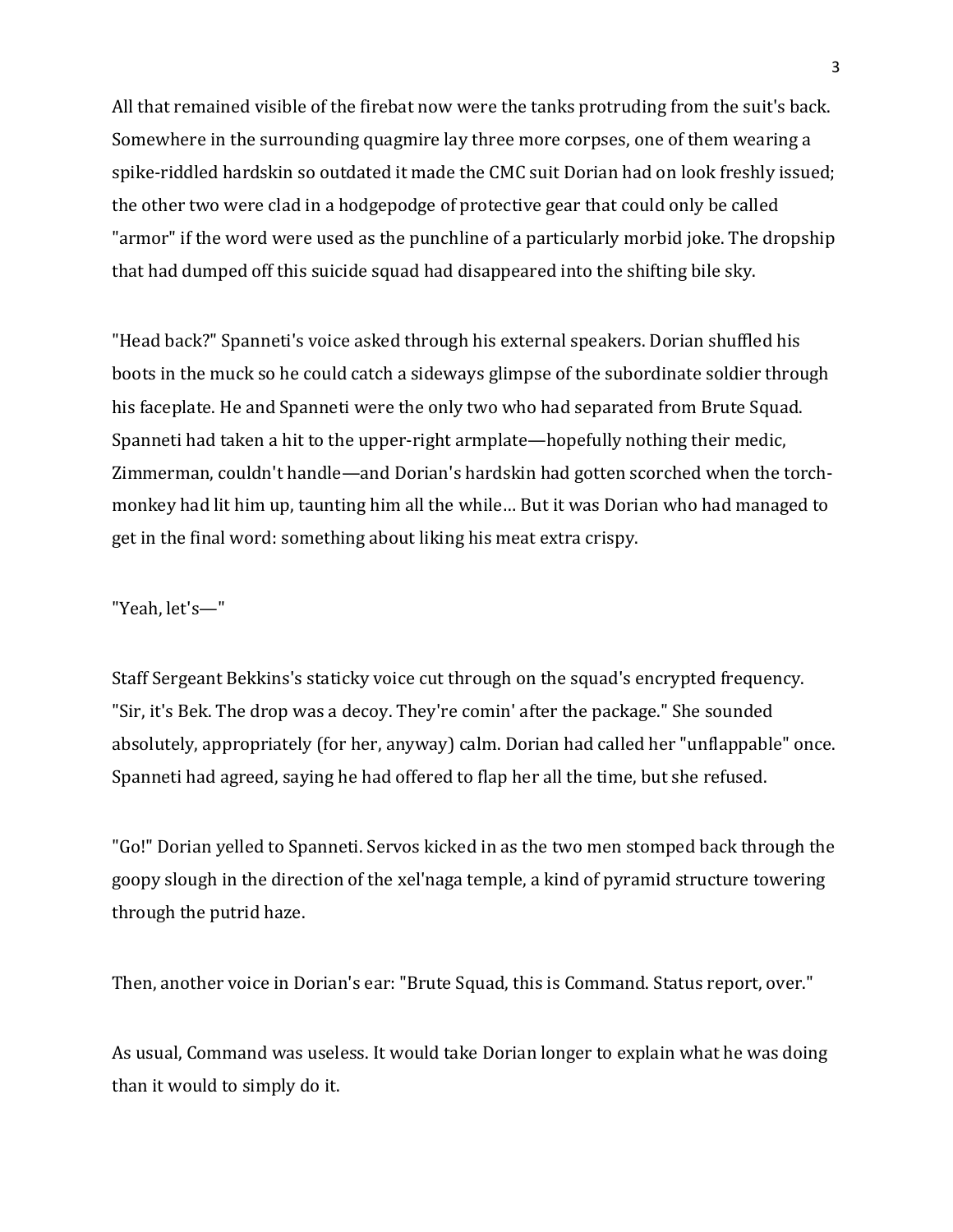"Status report is I'm busy. Why don't *you* tell *me* your location and ETA?"

A huff. "ETA is ten minutes. Over." The comm officer sounded testy.

Even with the augmentation of their CMC armor, it would take Dorian and Spanneti a solid minute to close the distance. The two of them coming out here—only the two—had been a gamble, but Dorian believed in rolling the dice. Doing things strictly by the book, after all, was for rookies. The "experts" who wrote the book had never stared down the business end of an AGR-14 assault rifle.

Sometimes you just had to use common sense. Immediately upon hearing the report of enemy contact, Dorian had suspected a feint. Why else would the dropship have passed directly over Spanneti's lookout position? The pilot had wanted to be seen, to draw protection away from the pirates' objective: the relic.

It was usually about a relic. Or an artifact. Or some item with a name no one could pronounce and a purpose no one could guess.

This relic was no exception. It was old, really, really old, and that was the extent of Dorian's knowledge. All company ops were "need to know." "Upper management," a.k.a., the Moebius Foundation, specialized in, among other things, archaeological research on longextinct alien civilizations. It hadn't always been this way for Brute Squad. Their boss used to be Arcturus Mengsk, and the team used to be one hundred percent Dominion Marine Corps. But after a few secret handshakes and behind-closed-door meetings, Brute Squad had been transferred to the Moebius Corps, the military arm of the Moebius Foundation.

So… the Moebius Foundation called the shots. When advance scouts had located this particular xeno temple, belonging to a millennia-old race known as the xel'naga, Brute Squad had been sent to seek out and recover the relic inside. Simple enough. After all, the scouts had reported that the planet was uninhabited and that the temple was abandoned…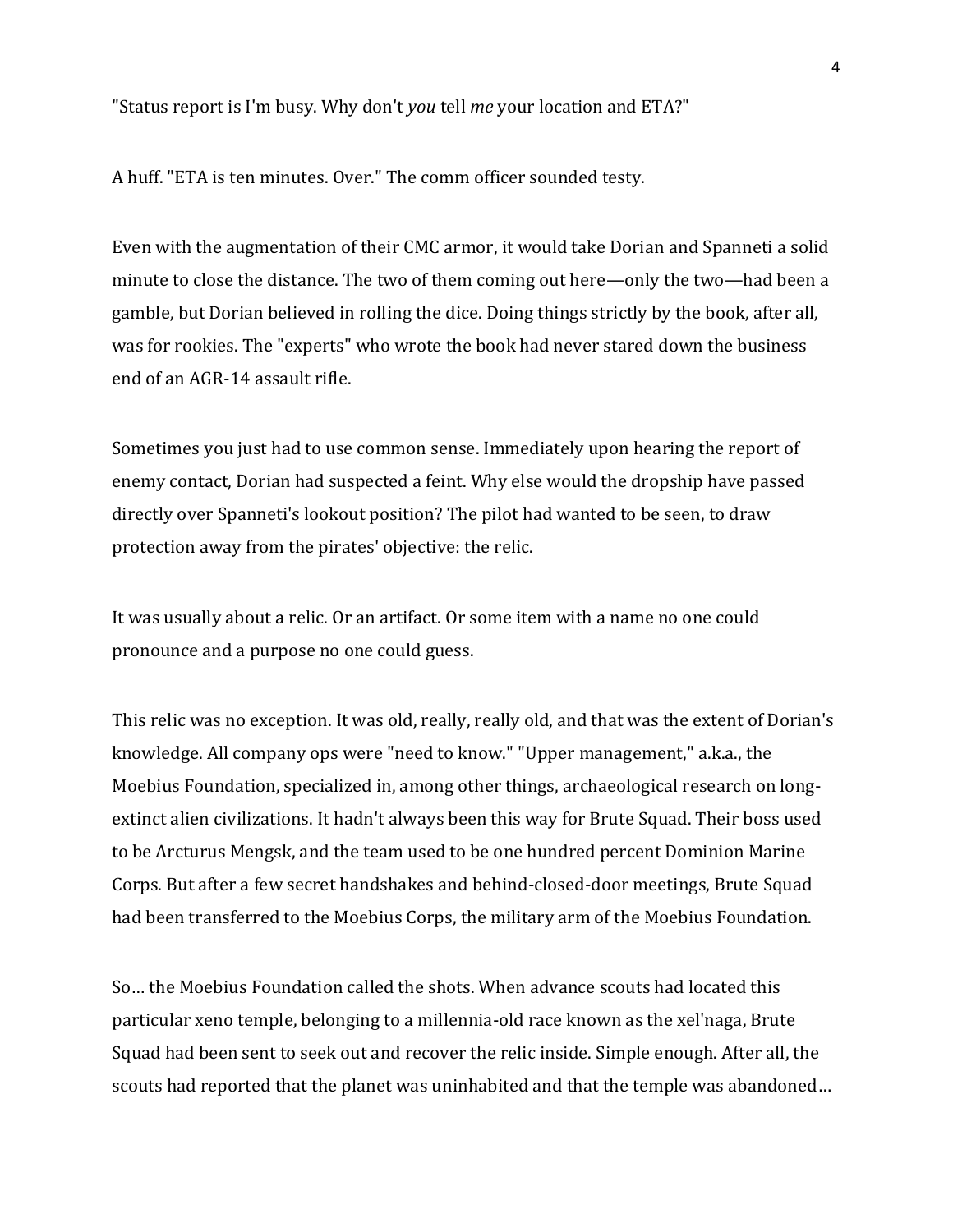Which it was, until the "Players' Club" (these pirate groups had an uncanny knack for choosing the stupidest names) showed up.

The alien structure expanded to fill Dorian's field of vision as he and Spanneti closed in on the south entrance. They could hear gunfire, then loud, booming noises, followed by three tooth-jarring explosions. Unless Dorian missed his guess, the heavy artillery was the handiwork of Specialist Cranston, their marauder—a thickly armored ordnance professional who dispensed Punisher grenades like a furlough soldier making it rain credits at a strip bar.

As they rounded the temple's base, Dorian sighted Brute Squad's dropship sitting right where they had left it, several meters out from the structure's entrance and off to one side. There was another vessel as well, an old grizzly. Dorian had to admit the "Players" weren't complete morons: they had situated the grizzly at an angle opposite the Moebius dropship and were using their transport's onboard weapons, in addition to suppressing fire from behind his own team's ship, to keep Dorian's crew pinned down at the temple ingress. This was classic "Zeus." (That was the name taken on by the pirates' cocky leader.) Brute Squad and Zeus had crossed paths a few times in past years. Unfortunately, the pirate had gotten away each time… usually at the cost of many Players' lives. Somehow, though, he always managed to shanghai more recruits.

Clearly, in this instance, the pirates had hoped to lure the majority of Dorian's force away. After all, what kind of squad leader would spare only two soldiers to engage a dropship full of enemies?

Dorian smiled behind his faceplate. A squad leader who was one step ahead, that was who.

And now he was a few steps behind… behind the pirates' cover position at the Moebius dropship.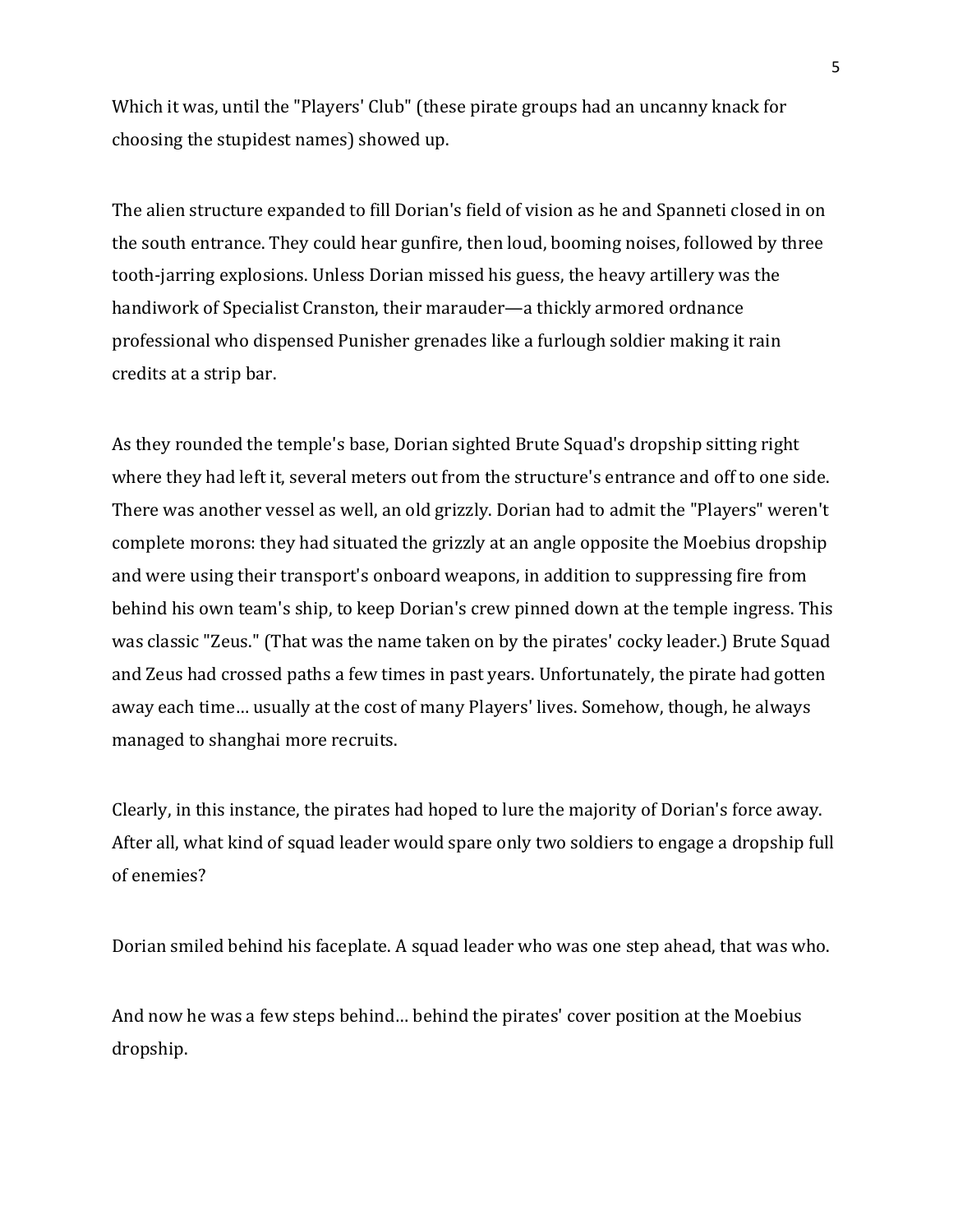A hand signal from Dorian brought Spanneti to a halt. The two men raised their weapons and unloaded on the pirates, shredding the sorry sons of bitches right where the three of them had huddled near the dropship—and, yes, punching a few holes in the Moebius craft's outer shell and ramp-extension legs in the process.

Dorian, Spanneti, Bekkins, and Cranston all cut loose on the grizzly. Even Private Hopper, the youngest and most risk-averse member of the squad, was firing from cover. The grizzly's armor wouldn't hold out for long, and the pilot knew it. Engine wash buffeted Dorian, then painted swirling lime-green brush strokes through the air as he watched the transport lift up, bank, and sail like a phantom into the obscuring haze.

Spanneti went to check on the others. Zimmerman was already with them so she could provide medical attention if needed.

"Command," Dorian said after he activated the encrypted frequency. "Looks like the party's over." He walked back to the squad's dropship, staring down at the two bodies there. "We're gonna—"

#### *Two* bodies?

There should have been three. One of them had been wearing CMC armor. He must have survived.

A husky baritone broke in on the open frequency. "You hit me, Commander. Not enough to put me away, though. You're the one who should be dead. You and your toy soldiers. But you didn't follow protocol, did you? Not like the other loyal Dominion robots would have… I'll remember that. For next time."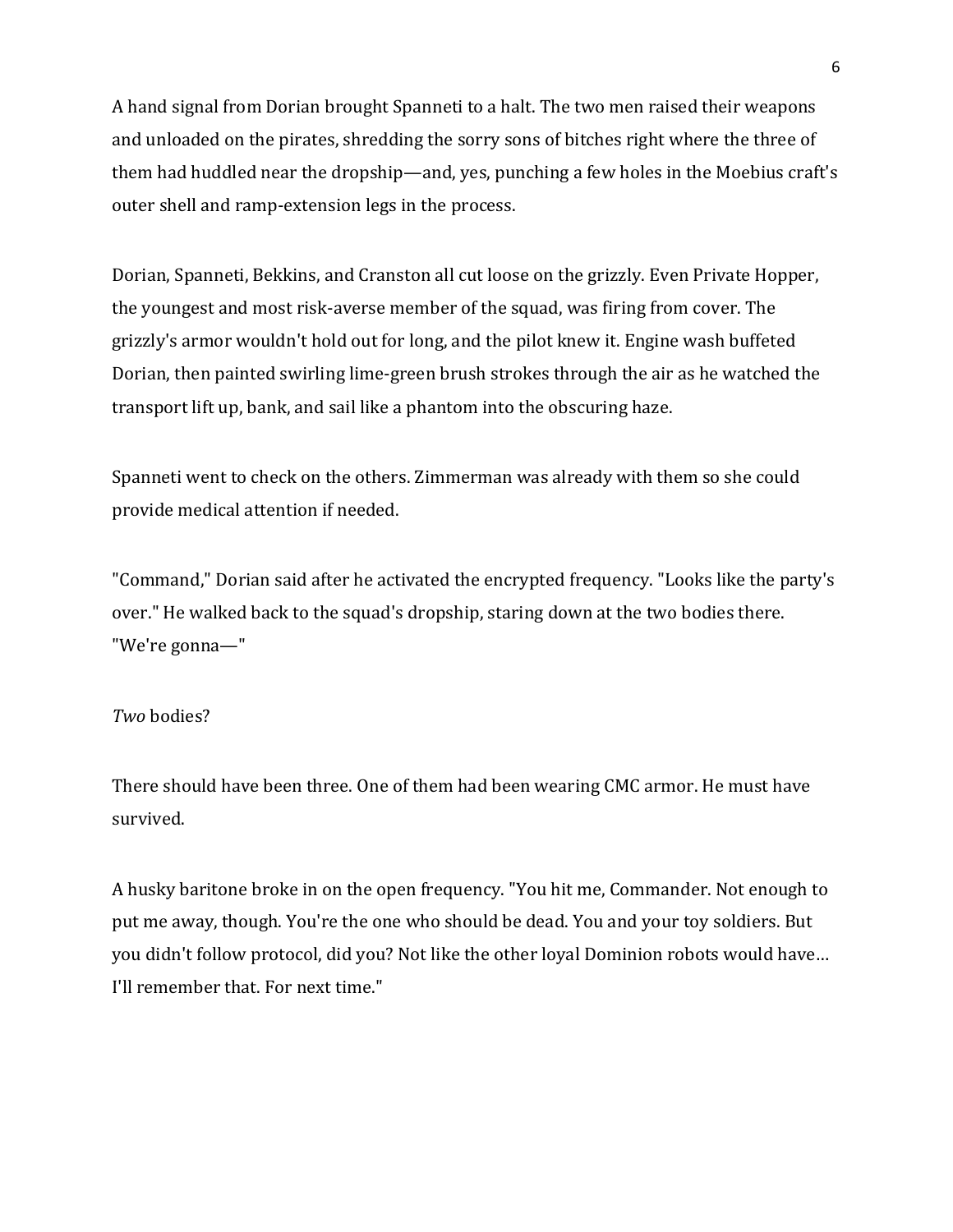That voice belonged to Zeus. It had been him in the CMC armor. Dorian could have finished him. He'd had the pirate pissant right there at his mercy. And now he was getting away. Again.

*Like hell.* Given the layout, there was only one direction Zeus could have run without being seen.

"Command, this is Squad Leader. In pursuit of prime suspect Zeus. Repeat—"

"Negative, Squad Leader. If the package is secure, retrieval is your only priority, over."

Dorian could have used the old "What's that? You're breaking up!" gag, but after the first few times, his superiors had actually caught on. This time he didn't even bother; he simply chose not to respond.

Spanneti gave a hand signal, asking if Dorian wanted backup. The commander waved him off. No sense in *everyone* getting reprimanded for disobeying orders.

After coming around a canted corner of the pyramid, Dorian spotted Zeus's silhouette standing on open ground, weapon raised. Zeus fired. Dorian fired. Spikes cut the air to the commander's left, tearing closer. Dorian's own discharge tattooed the left arm, shoulder, and headpiece edge of the pirate's hardskin just as a massive form dove in, scattering putrescent cloud plumes in its descent. In the next instant, the grizzly was blocking Dorian's line of fire, and out of sight, Zeus was no doubt boarding the vessel.

Dorian's fusillade continued, but the spikes ricocheted off the bulky beast's armor as the craft shot upward and vanished into the miasma.

\*\*\*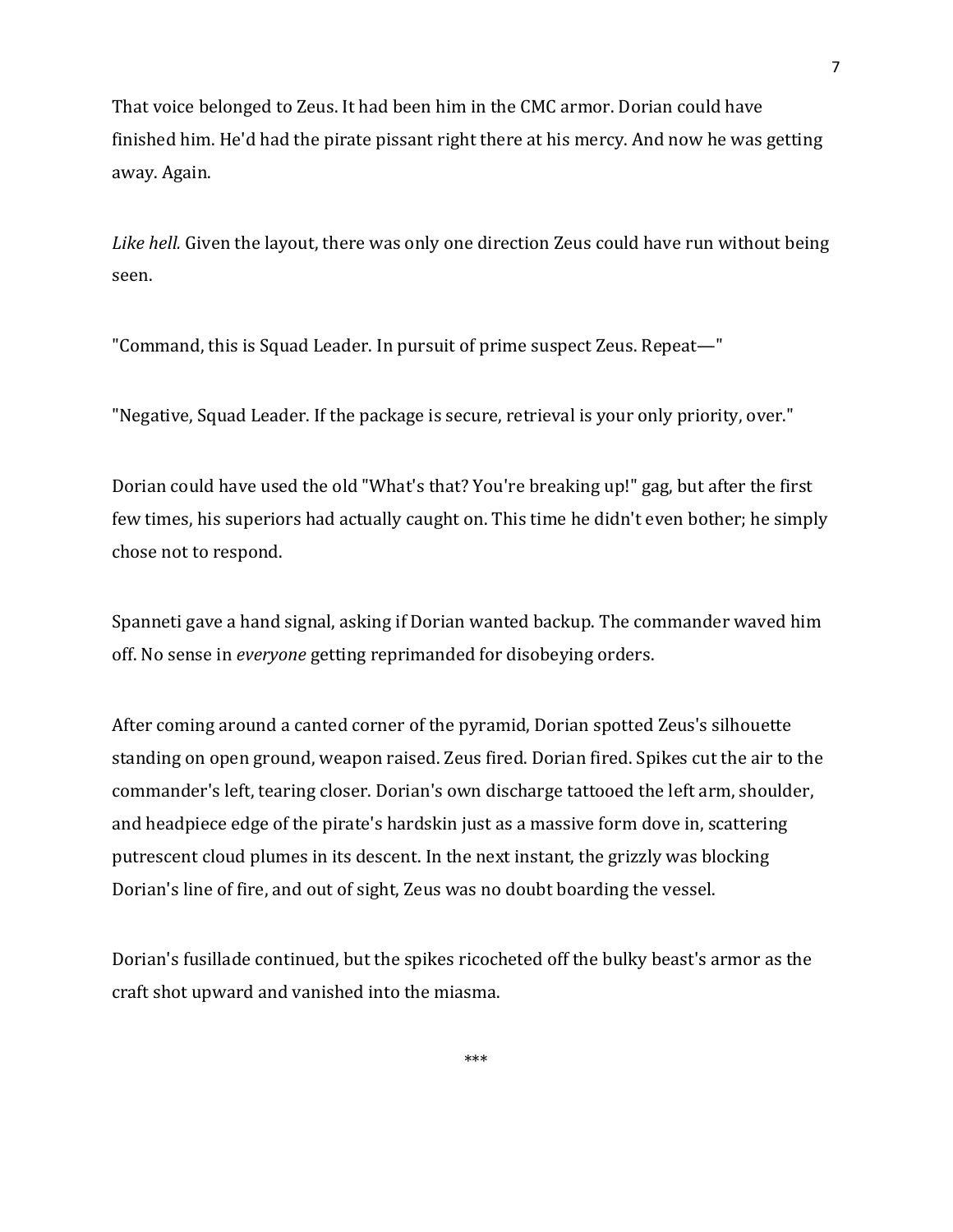Several hours later Commander Dorian was staring out the observation window of a planet-hopper. Asteroids, some the size of vulture bikes, others the size of battlecruisers, appeared and disappeared and, many times, whizzed by just a little too close for comfort.

The ship's onboard computer had been programmed with a very specific flight path to navigate the belt, called Revanscar. An error of even a meter could result in loss of integrity, which was basically a nice way of saying that the craft would be smashed to pieces by one of those space-hurtling rocks and that all occupants, including Brute Squad, would sail off into the asteroid field… a field that represented what was left of the planet Revan.

Now that he had thought of it, he couldn't get the image out of his head: Dorian and his team members floating amid the scattered debris, a life expectancy of roughly ninety seconds in the void—less, if they were pulverized by a stone projectile traveling at nearly twenty-five kilometers per second before then. And the precious cargo, that slab they had risked their lives for, how long would it last? Perhaps longer than any of them. After all, it had survived up until now. Perhaps it would find a permanent home in the cold, silent vacuum.

The pilot announced that they would reach the Moebius Foundation facility shortly. A quick glance through the window verified that they were closing in on the massive rock that served as the Moebius Corps's base of operations. As they neared it, the commander was treated to a better view of the installation, which dominated almost half of the terrestrial mass. The base was composed of flat, sprawling neosteel structures that spread out from a central core like fingers from a giant's grasping hand.

The ship bypassed multiple turrets and was vectored toward the starport, prepping for touchdown. It couldn't be quick enough. Dorian was anxious to be rid of their cargo and to report to Major Braxton for his team's next assignment. Whatever that might be.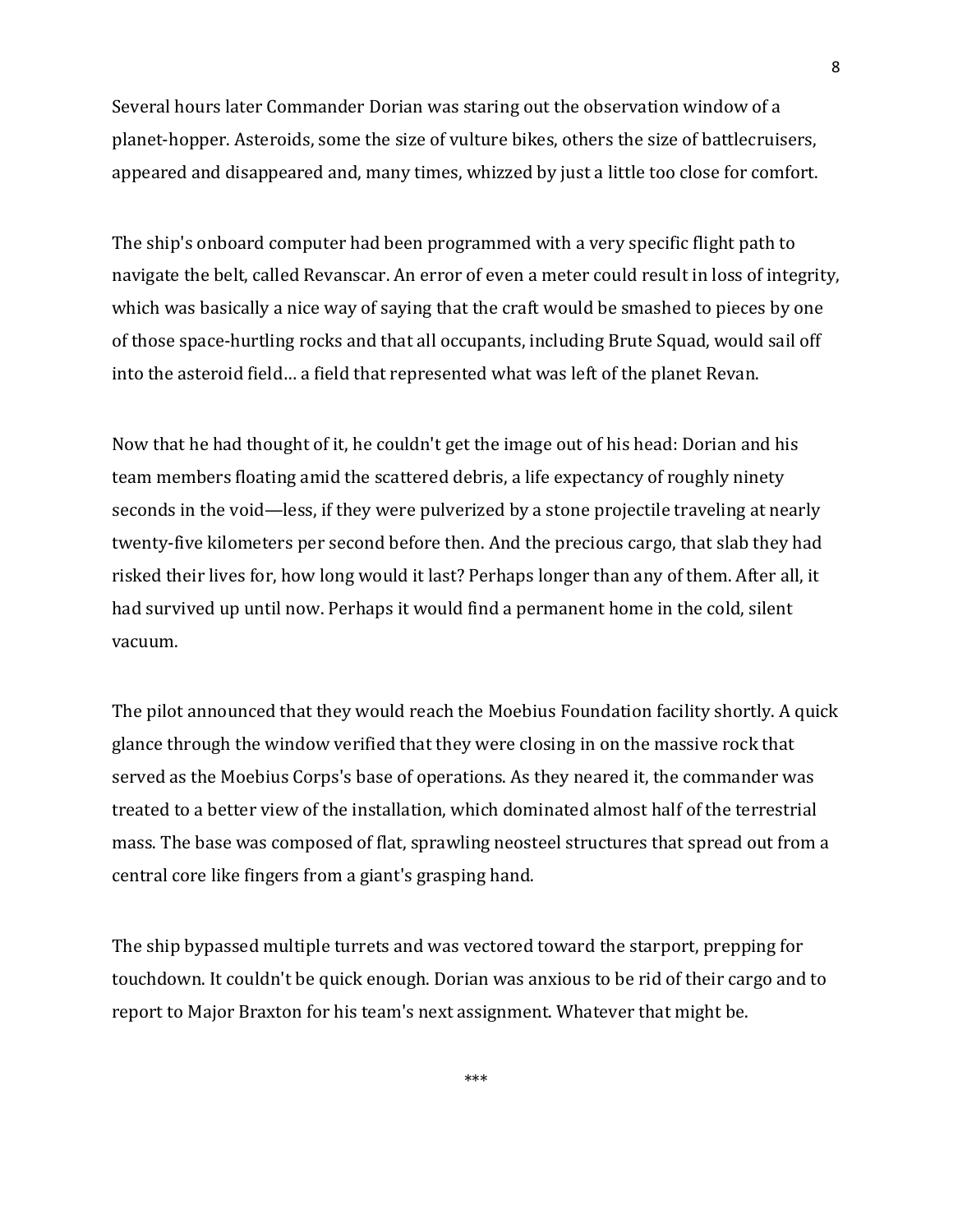"You can forget Braxton," Lieutenant Colonel Sparks blurted out. Sparks, Dorian was learning, blurted out everything. Just like every other commanding officer he had served under. "You report to me now."

Dorian already hated this guy. Why all of these armchair soldiers resorted to condescension and disrespect to establish superiority was beyond him.

"Sure, the major talked you up—touted your operational track record. You know what I think? I think he couldn't wait to pass you off! Make you someone else's problem. I suspect that may be the very same reason Arcturus handed you over to Moebius before he went belly up: to jettison dead weight! Measured by success rate, yeah, you're a superstar. Judging by disciplinary action, you're a worthless scrub."

The LC's desk was immaculate, just like the rest of his office. Dorian wagered that if he ran a finger across the top of any one of the commendations adorning Sparks's wall, it would come back spotless. The only two items on his desk were a holo-projector and a thin, tapered remote, and even those had been placed *just so*.

"Well, guess what?" the old bird continued, strutting behind his desk while Dorian stood at parade rest before it. "Now you're a pain in my ass. I don't *like* pains in my ass, Commander!"

That narrow remote, with its slightly pointed end, would make a fine stabbing weapon, Dorian thought. It was long enough that if he shoved it in the inner corner of the LC's eye, it might just reach his brain.

Dorian embraced the vision of Sparks convulsing on the floor, clutching at the embedded remote, bleeding and spitting his life's end all over the pristine panels.

"Well?" Sparks barked.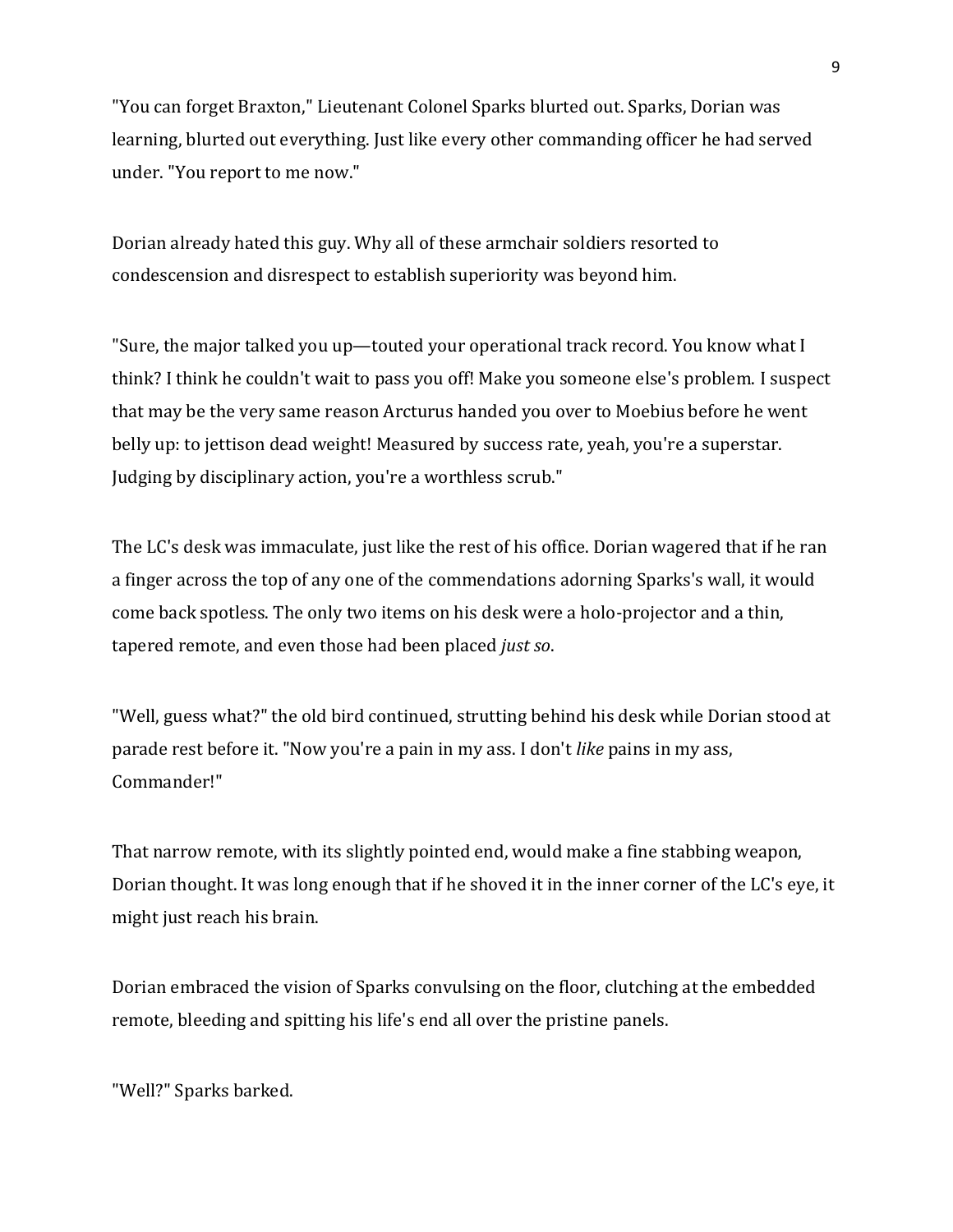"Sir?" Dorian responded. He hadn't realized how completely he'd tuned out the old junkyard dog. Sure, he fantasized about throttling people every once in a while, but not usually in such *detail*.

"I asked if you had any intelligent idea as to why I don't hand your worthless carcass off to some other unfortunate bastard. Clearly the answer is no. The reason, my ignorant friend, is because I'm shorthanded. So, guess what you and your superstar team get to do?"

"No idea, sir."

Sparks had stopped pacing, one hand on his hip, the other thrusting a pointer finger at Dorian that mirrored the LC's jutting jaw.

"You get to pull security duty. Right here on base. Sector Six. Advanced Research Division."

Security duty? Was he serious? Babysitting lab coats and all their experimental crap? Protecting their projects—and them—from whom? Or what? Nothing could get through that asteroid field.

"Does that not excite you, Lieutenant? Does that not make you happy? It may not surprise you to know that I don't give a shit! You can bet your sorry hide that good ol' Braxton, whatever new top-secret assignment he's on, is laughing his ass off right now."

Dorian didn't doubt that one bit.

\*\*\*

"What kinda crap is this?" Spanneti was pissed, throwing his hands up in the air, face turning red. "This ain't what we do!"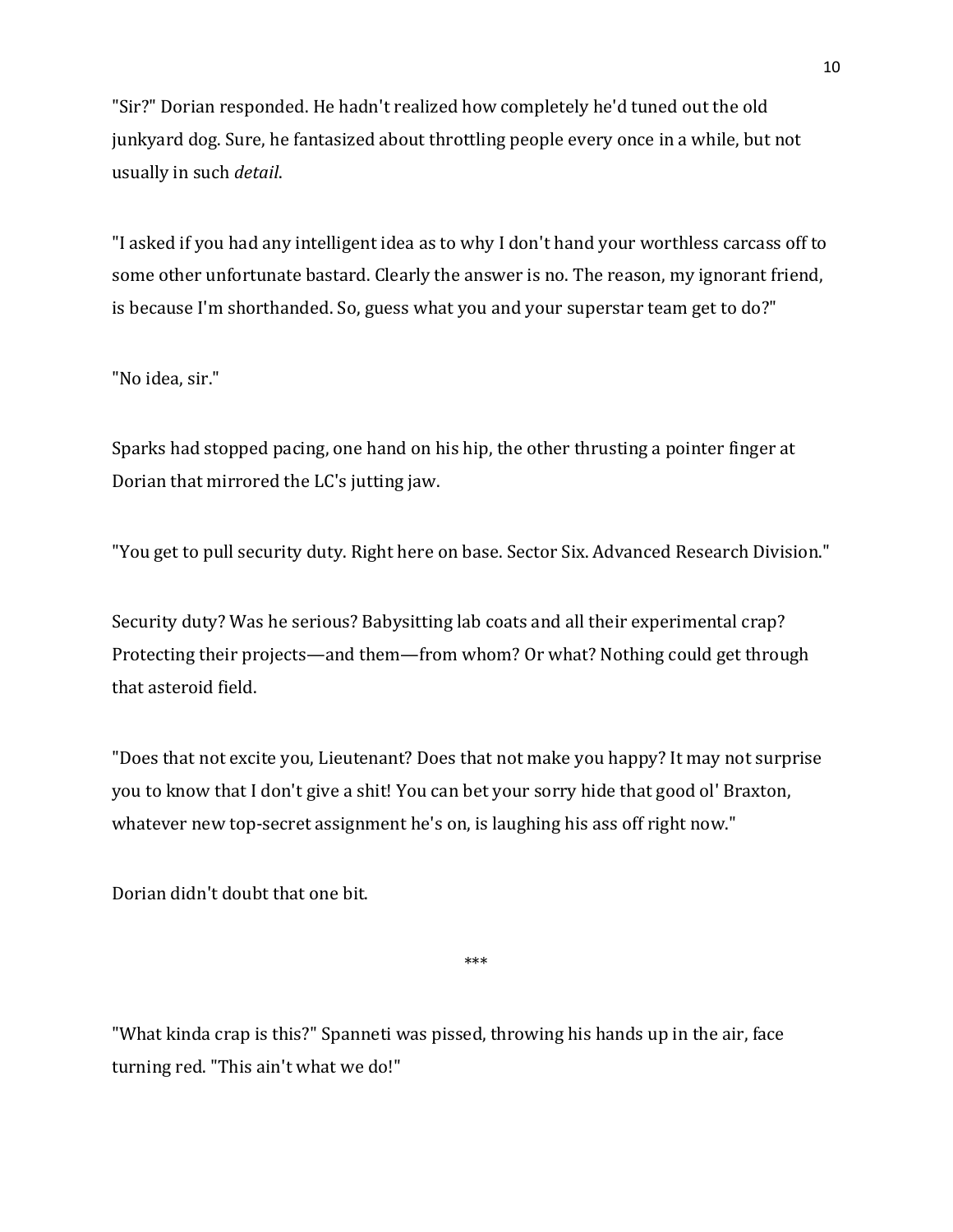Spanneti was fortunate to be *able* to wave his arms. Zimmerman had done a fine job repairing his wounded limb. Of course, she had patched up injuries that were a lot worse on the team over the years.

Private Hopper leaned forward, elbows on his knees. "I don't like this a bit. Somethin's going on. There's something they're not telling us." Dorian frequently accused Hopper of jumping at his own shadow. "It's a bad sign," he continued. "We're gonna get drummed right outta the corps."

Hopper threw a pointed look Dorian's way. The kid wouldn't say it; in fact, no one had said it yet, but—

"Is this because you went after that pirate, Zeus?"

Zimmerman wasn't afraid to say it. She was leaning back, arms folded, glaring at Dorian disapprovingly. They all knew that Dorian had a way of… ruffling Command's feathers. Ever since the Dominion days. Pangs of guilt twisted the commander's chest. His head, which had already been throbbing from the mother of all headaches, pounded that much harder.

"It's no secret that Braxton had it in for me," Dorian answered. "Almost since the beginning. And, yeah, maybe this is some kind of payback. But this much I know: you guys"—Dorian waved his finger across them—"are the best at what you do."

He looked at each of them in turn, seated at the table in the small breakroom. Zimmerman didn't appear as if she was buying it. Spanneti was nodding. Hopper was fidgeting. Cranston—who had been brain-panned, or "neurally resocialized"—stared back with wide eyes, a slight smile tweaking his lips. And Bekkins—Bekkins was Bekkins. Unreadable as always, though she massaged her temple with one finger, making Dorian wonder if she was nursing a headache, too. And… she had just the tiniest sheen, visible on her bare arms and upper chest. Dorian and the rest of the squad were wearing tanks and shorts. Despite that,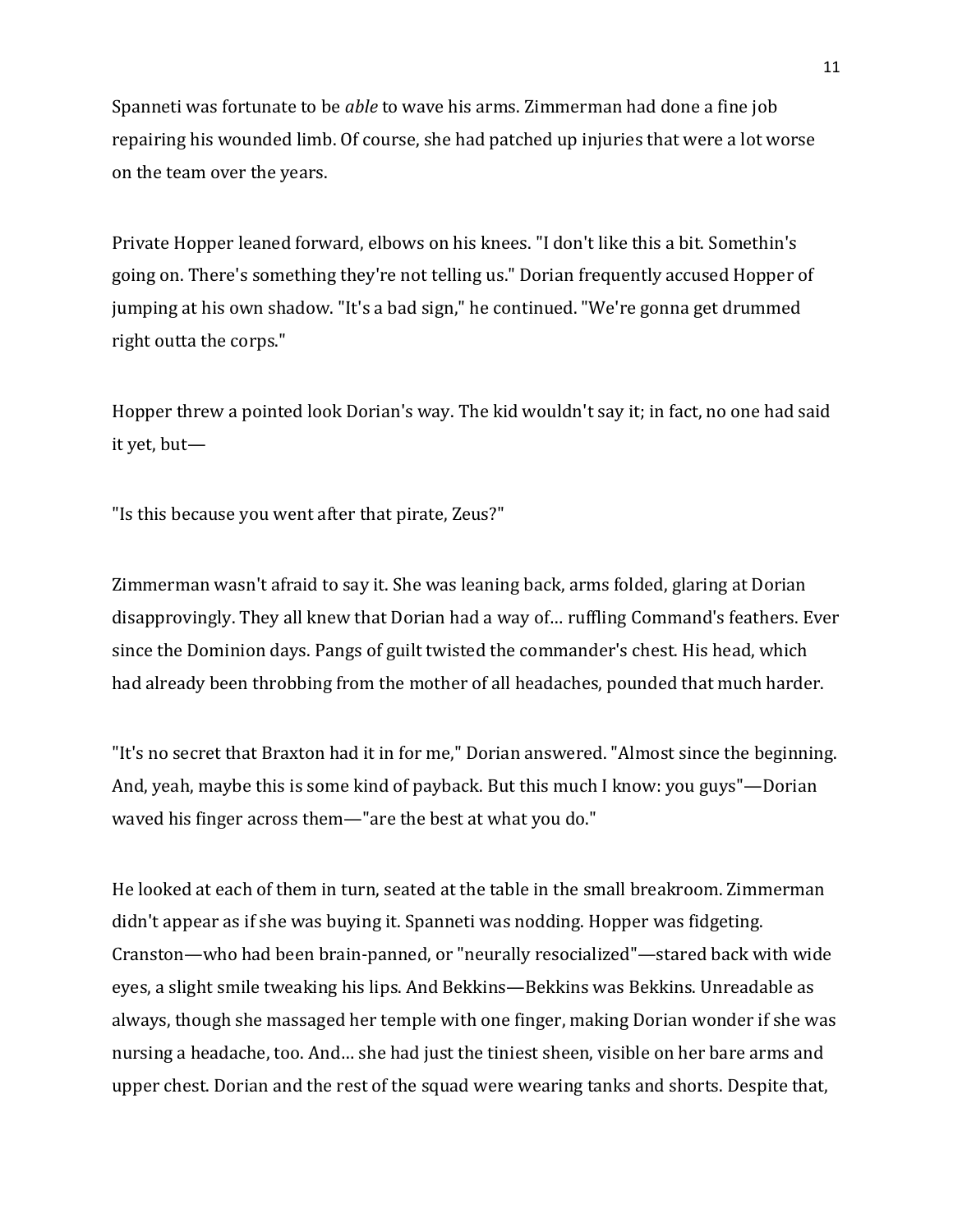the room did seem hotter than it should be. Dorian felt a trickle of sweat inch down his own temple.

"Zimmerman," Dorian continued, "you'll be assisting the medical staff inside Sector Six during this assignment. The rest of you, like I said: guard duty. Security detail. Ride it out. Once Sparks has had his jollies, we'll be back in the saddle, kickin' ass and takin' names."

He had no idea if that was true, but it sure sounded like the right thing to say. Spanneti spoke up. "You pulled our asses out of the fire on Braxis… led us to victory on Korhal, Ghobi Station, Pantera Prime… Hell, if we can't trust you by now, we all might as well pack it in." One by one, the others nodded—even Zimmerman, though she was last.

Dorian smiled. It was always nice to know that his team had faith in him, no matter what Command thought. "That's what I like to hear, Brute Squad."

The commander concluded the meeting as his headache kicked into overdrive.

\*\*\*

The first forty-eight hours were tedious. Dorian had a hard time getting a straight answer out of Sparks as to how long their assignment would last. The commander was hoping for a six-month stint, which was fairly standard, but in the Moebius Corps, there were no guarantees.

His headaches and fever had been consistent, but there were no accompanying flulike symptoms, so Dorian basically wrote it off as some minor bug. The others had caught it, too, but it wasn't affecting their work, so it was no big deal.

The most bizarre thing was what he had awoken to last night—a high-pitched screech unlike anything he had ever heard before. The closest equivalent he could think of was the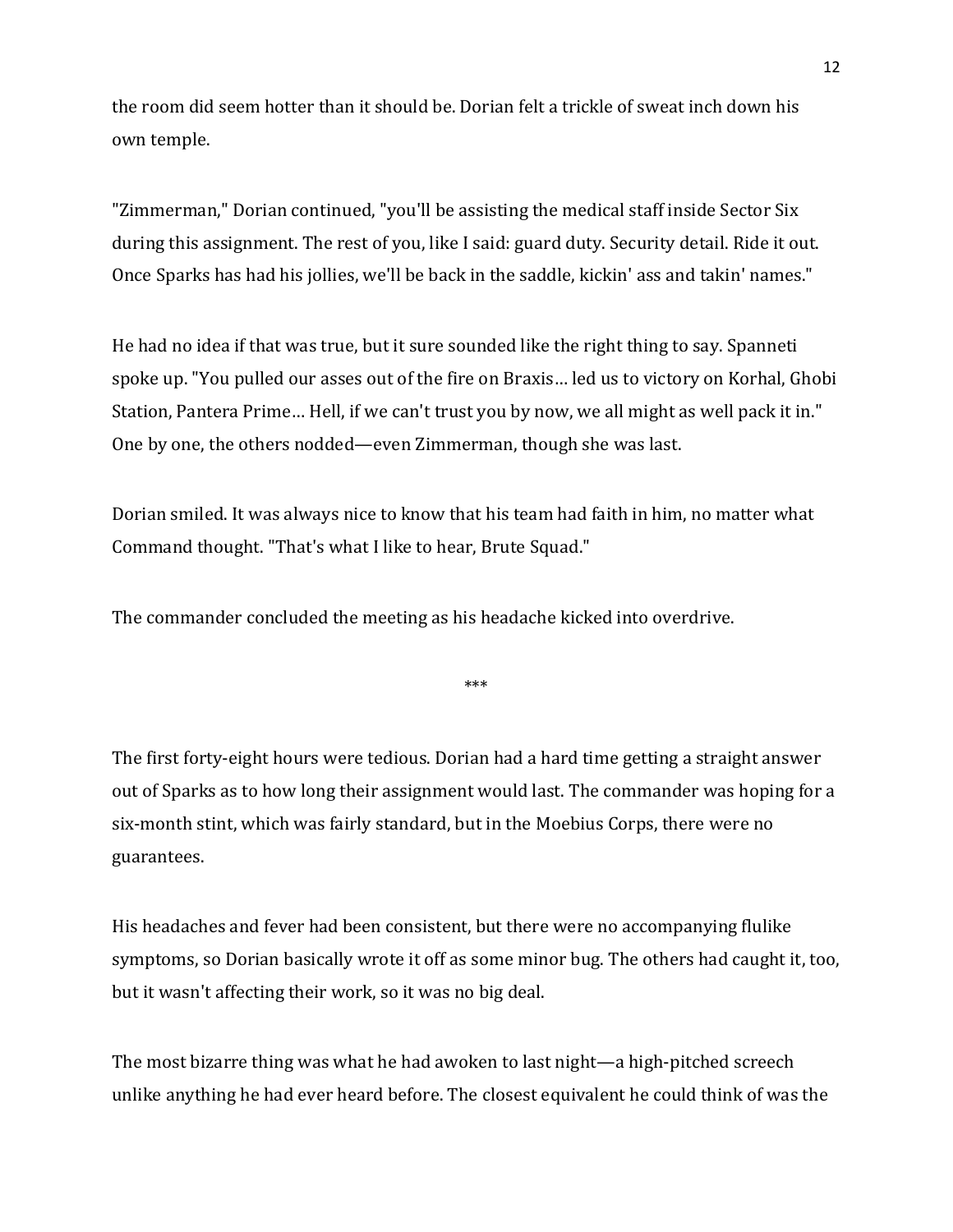long beeping noise hospital equipment made when a patient was flatlining. It had roused him from slumber but then ceased seconds afterward.

There had been nothing in the room or in the hallway of the officers' barracks when he had glanced out his door. He had attributed it to some strange dream that he just couldn't remember, but as he stood now outside Gate Four, Sector Six, he wasn't so sure. He couldn't get that sound out of his head, and he could have sworn that it had continued briefly when he was no longer asleep.

Dorian wished like hell they'd turn up the AC. It didn't help that he was in tac-gear. It had minimal armor, but if he were wearing a full CMC rig, at least he could manage the suit's temperature control. Glancing at the time on his headset's eyepiece, Dorian was dreading the next two hours.

That was when the screaming started.

The bellows weren't like the wailing from his dream (if that was truly what it had been). These were very human, the kind of heart-rending cries emitted by people who either were about to die or *believed* beyond any doubt that they were about to die. Dorian had heard their like many times—usually cut short by gunshots.

### *Thoom! Thoom!*

And there were the gunshots.

Dorian was already in motion, swiping his badge through the scanner to access the entry. As the door whooshed open, he raced through, the butt of his assault rifle tucked to his shoulder, fanning left and right. He cleared the doorway immediately and kept on the move.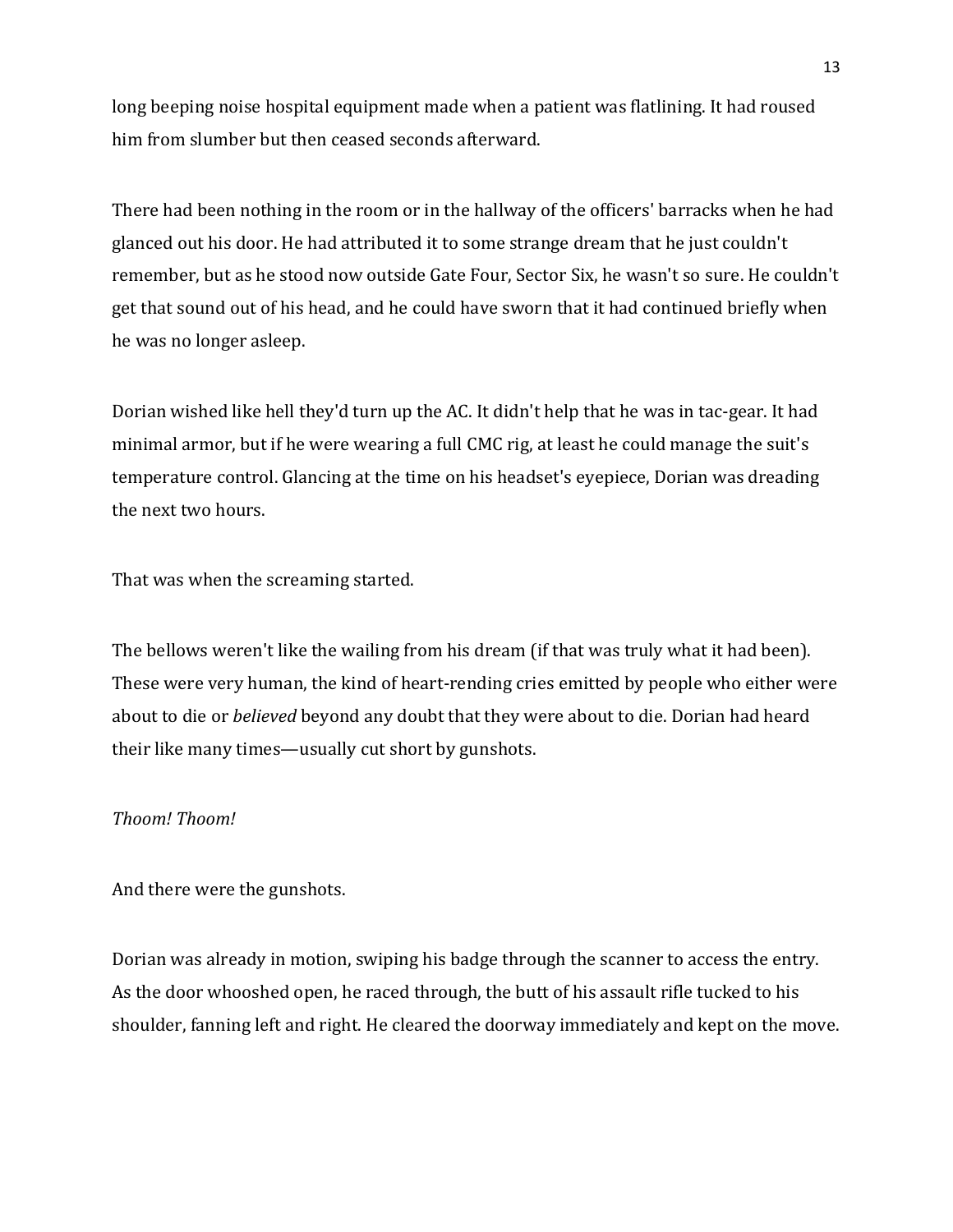A lab tech ran from a room farther down the hall, mouth open, eyes wide in terror, nearly slipping on the paneled floor as she scrambled past.

Another scream came out of the room she had emerged from. Another shot. Silence.

Dorian cleared the corner. A gray-haired man in a white lab coat stood near a workstation, looking down at a still, prone body, that of another tech whose lifeblood was leaking out onto the polished metal. The man stared at the victim with a blank expression, mouth set, holding some kind of compact weapon Dorian had never seen before.

The commander continued forward, waiting for the tech to look over and raise his weapon so Dorian could fire two short bursts—one to the chest and one to the head—but the moment never came. As Dorian drew close, the man did look up, and as he did so, something flickered across his eyes: something that could have been a kind of… recognition. But then the bastard actually smiled and said…

"His shadow… lengthens."

Dorian answered by cracking the schizo freak across the jaw with the butt of his rifle. An emergency alarm rang out as the old man dropped his weapon and stumbled back into a workstation. His falling body scattered equipment before he went limp and moved no more.

"The gun was an experimental plasma rifle," Sparks said. He was standing behind his desk, hands on his hips. "He stole it from another sector of the base."

\*\*\*

Dorian stood at parade rest, frowning. "And brought it to Sector Six. To shoot people… apparently at random. I'd like to know why." He had taken some headache pills earlier that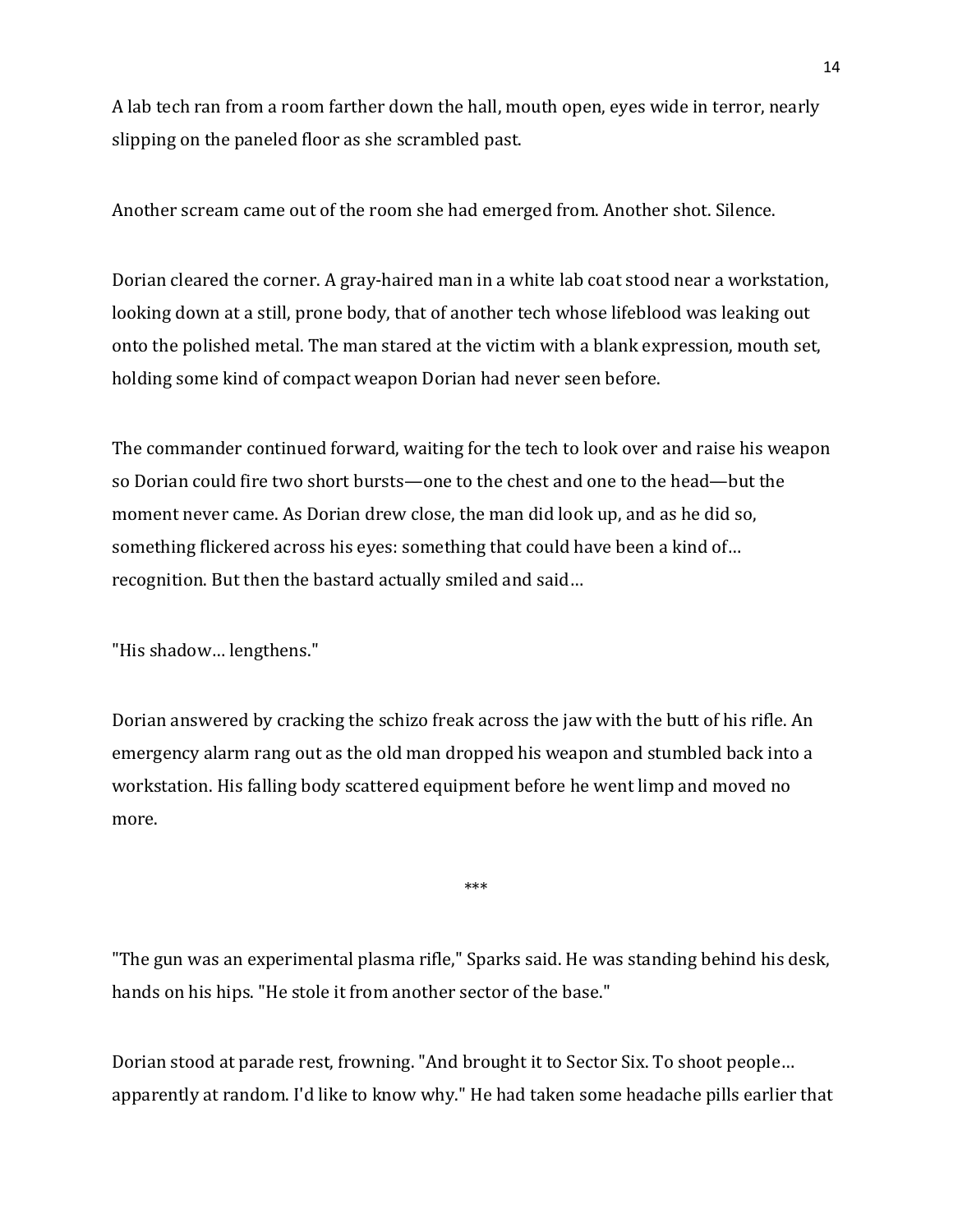hadn't even put a dent in the migraine he was suffering through. Worms. It felt as if worms were burrowing through his brain… It was worse than any head pain he had experienced before. It might help if the office weren't so damn *hot*.

"Well, now, that's a job for the investigators, isn't it?" the LC countered. "You're not an investigator." Sparks leaned on his desk, placing both hands wide as if he were claiming the piece of furniture as his own. "You're security. A security agent who let two people die on his watch."

"Could have been avoided, maybe," Dorian replied, "if some of my team could stand guard *inside* the sector."

"You'll stand where we tell you to stand," Sparks shot back.

"Whatever sent the old man over the edge… could it have been what he was working on? Is there a risk of another incident?"

Sparks replied that all officers in Sector Six would be toting sidearms from here on out. He then went on with some standard nonsense about security clearances and protocols and that old "need to know" chestnut. It was true; Sector Six was beyond classified. No one knew what was worked on in the deepest recess of the facility, though rumors had hinted at experiments in xenobiology.

As the LC continued yammering, an image entered Dorian's mind, surprising and uninvited, of Sparks, positioned exactly as he was but without skin. Dorian imagined it in vivid detail: no clothing or hair, only animated muscles, tendons, veins… Sparks removed his hands from the desk, and in Dorian's mind's eye, he left behind two bloody handprints on the wood.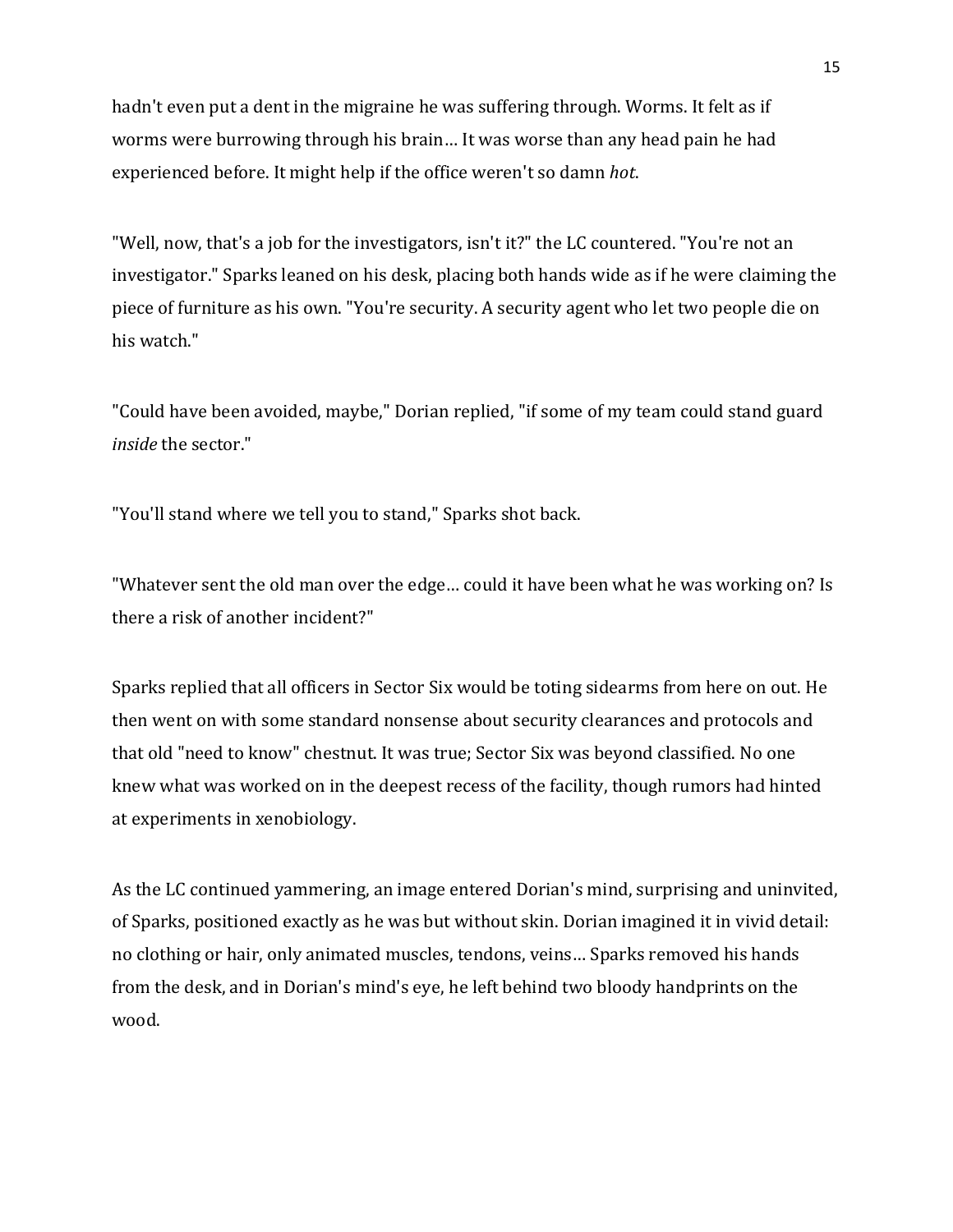Dorian closed his eyes for a count of three. He reopened them to see Sparks's face scrunched up as if Dorian were some nasty piece of food the LC had just regurgitated.

"You might want to see a medic," the LC said, somehow making it come across as an accusation. "You look like shit."

\*\*\*

Dorian was back in his room, trying to get some rest, when the holographic, robotic head of an adjutant appeared on his desk, stating that Staff Sergeant Bekkins had requested to speak with him in her quarters.

Bekkins's room in the enlisted barracks was an ice cave. It reminded Dorian of the temperature setting in his own billet, which, along with the pain pills, had relieved his headaches enough for him to function. When Bekkins answered the door, she was pale and sweaty in her tank and shorts despite the chill air. She walked back and sat on her bunk; Dorian sat across from her in a small chair.

"Something's not right," she began. Her shoulders were slumped forward as she scratched at her left arm. "I don't know what's been going on, but… I've been seeing things out of the corner of my eye. Movement, shadows, things that just aren't there." She looked at him, and for one of the first times Dorian could remember, an emotion revealed itself on her features. It was subtle, but it was there.

Fear.

"My skin crawls. I hear stuff, too," she said. "Things behind the walls. Scratching. Sometimes… screams. Long, drawn-out screams, and no idea where they're coming from. I haven't been sleeping. It's almost worse when I sleep… what I dream about. The things I'm… doing in my dreams."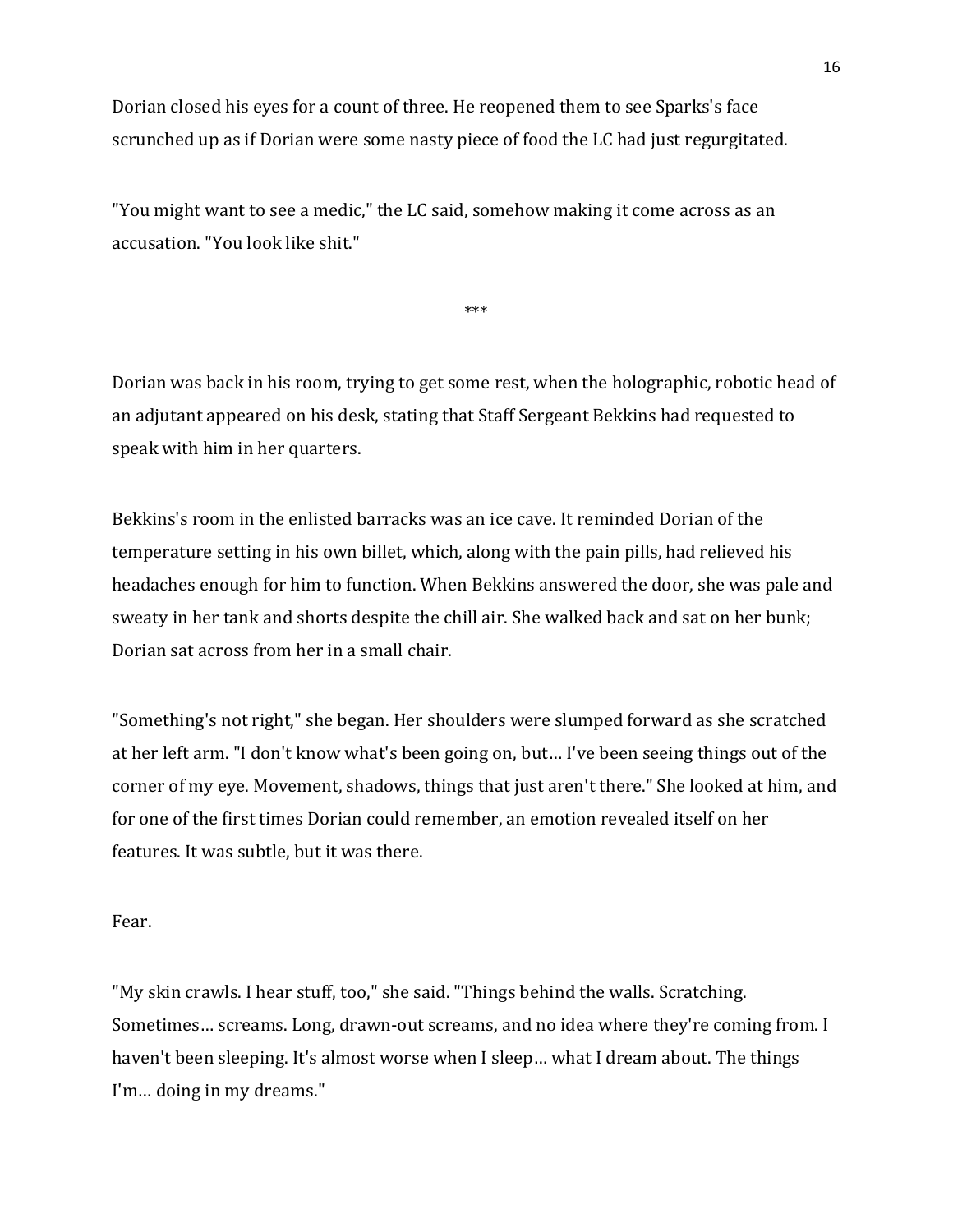Dorian waited to reply. He could tell she needed to get this out. "And it's not just me," she continued. "The others, they have it, too, but not as bad. Except maybe for Cranston… There's no way to tell with that lobotomy case. How many times did they wipe him?"

Dorian shrugged. There were rumors that Cranston's first neural resocialization didn't take and that it was necessary to repeat the procedure. Some scuttlebutt suggested that the operation had been done on him a few times, resulting in permanent brain damage. No one on the team knew the whole truth, not even Dorian. All the commander knew was that Cranston was an effective soldier.

Bekkins went on. "This all started when we snatched up that thing on Beta Saul. I was the one who saw it, picked it up, carried it… Gave me the creeps. Still does."

"You get checked out by medical?" Dorian asked.

Bekkins shook her head. "Not yet. Some of this… I don't want Command to know. Not looking to get booted on a psych charge."

"Okay," Dorian said. He chose his response carefully. "I've been a little… off, too. I want you to get checked out, at least for the physical symptoms. Same with the rest of the squad. Maybe—maybe we just caught something while we were there… even through the suits. I don't know. Or on the way back. Maybe meds'll clear all of this—"

A chirp sounded from the table next to the commander. The holo-projector there displayed an adjutant head. "Staff Sergeant Bekkins, audio call from Private Hopper," it said.

"Accept," Bekkins replied.

Hopper's voice came through the base of the projector. "Staff Sergeant, it's Hopper. You seen Spanneti?"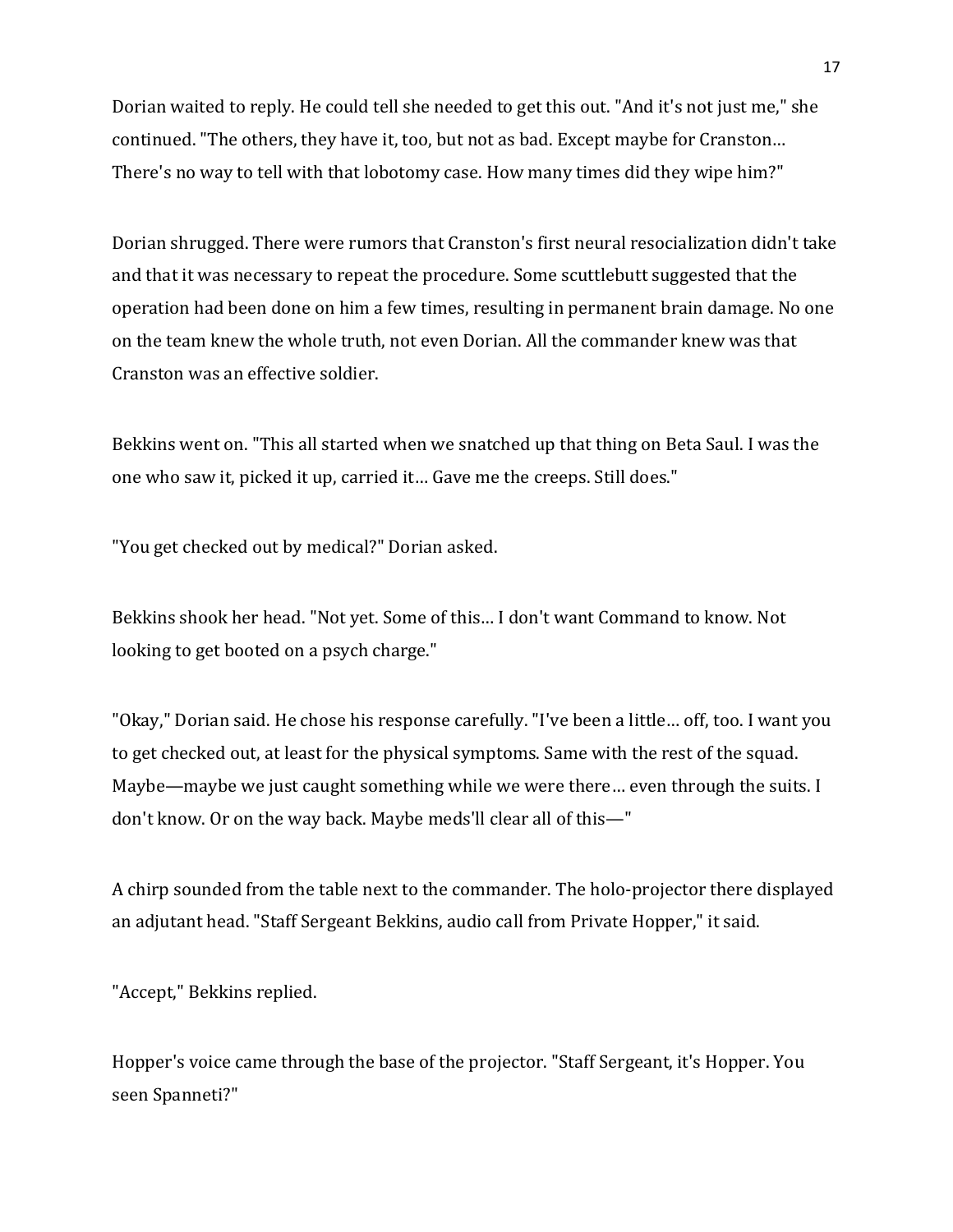"I thought he was on guard duty," Bekkins said, looking questioningly at Dorian. He nodded confirmation.

"Yeah, I'm his relief," Hopper said, "but when I got here, he was gone. Not like him to leave his post, y'know? Makes me worry…"

Hopper always worried. Dorian was concerned that in this case, however, Hopper's worries might actually be justified.

\*\*\*

When Dorian arrived, Hopper was nervously pacing back and forth in front of Storeroom B, where he was meant to relieve Spanneti. Storeroom B was also where the relic they had retrieved from Beta Saul was kept.

"Did you find him?" the kid asked, wiping sweat off of his forehead.

Dorian stopped and stared at the door, and thinking of what lay behind it held him temporarily transfixed—mesmerized. "No," he answered. And without taking time to consider his actions, he approached the door and swiped the badge affixed to his sleeve across the reader.

"You—you're not supposed to go in there," Hopper said.

"I know," Dorian replied as the door whisked open.

He stepped in, and the door slid closed behind him. It was a bare, medium-sized room, bathed in bright white light from above. In the center of the space stood a podium; atop it, the relic hovered. Such a simple-looking thing: a black, rectangular slab, half the height of Dorian, with edges that bowed slightly inward at the middle and curved just enough to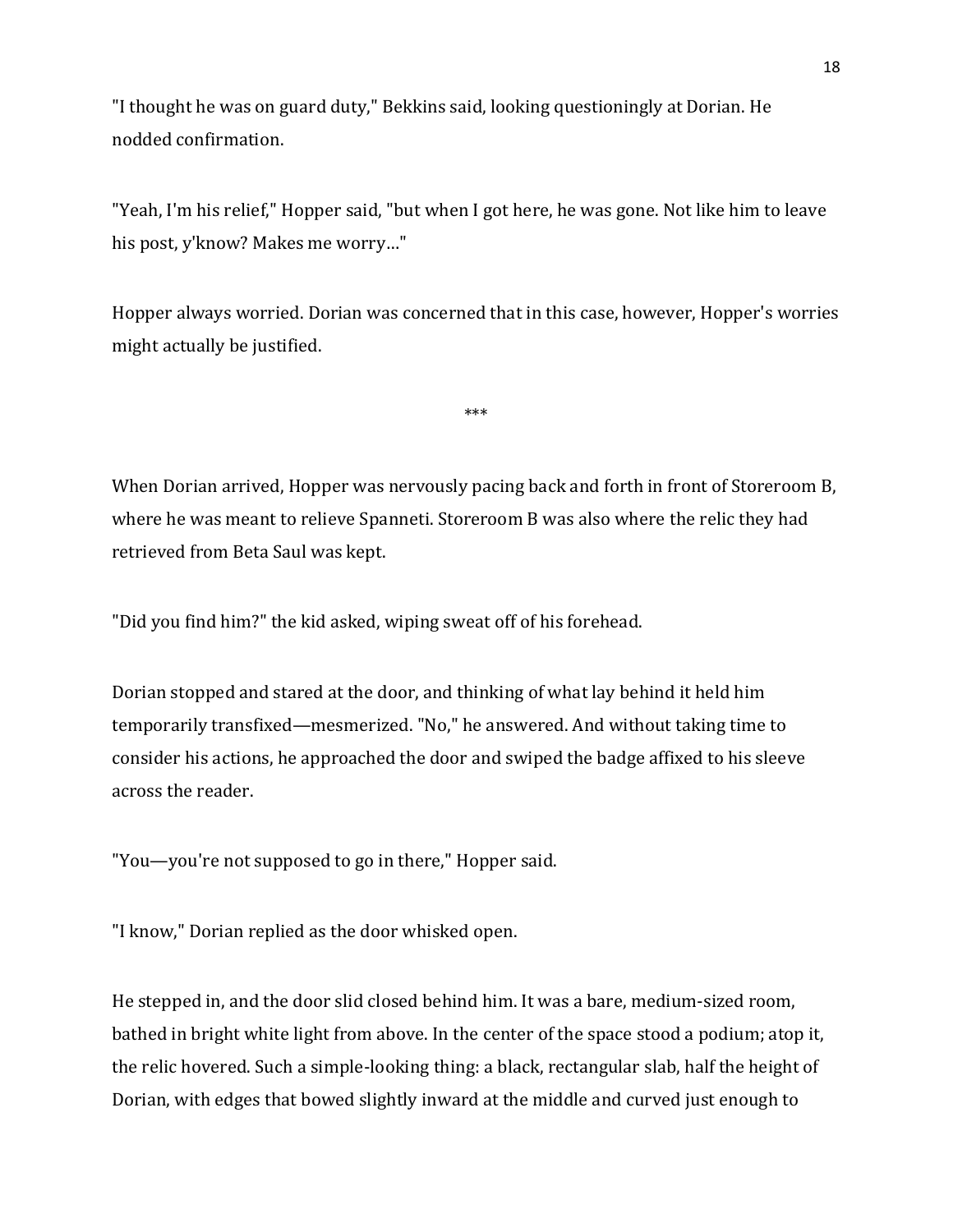seem… off. Not much to look at, really. And yet Spanneti was standing one meter away from it, staring.

There was no recognition of Dorian's presence. Spanneti stood perfectly still, head inclined, arms limp at his sides, gazing blankly as if lost in some form of deep hypnosis. His slack face, as well as his posture, reminded Dorian eerily of the crazy lab tech standing over his victim.

"Spanneti," Dorian said.

No response.

"Spanneti!" Louder this time, his voice bouncing off the walls.

The soldier blinked, raised his head, and looked over.

"Oh," he said. "Oh, hey, sir."

"Hopper relieved you fifteen minutes ago," Dorian said.

Spanneti's eyes were still distant, as if he were daydreaming. He swallowed and said, "I guess I, uh, lost track of time."

Dorian looked at the relic. There was something about it. Something unfathomable, something in its onyx skin that spoke of the vast gulfs between the stars.

With a great degree of effort, Dorian removed his eyes from the object. "You're not supposed to be in here," he said to the younger man.

"Sir, yes, sir," he replied. "I didn't—am I in trouble?"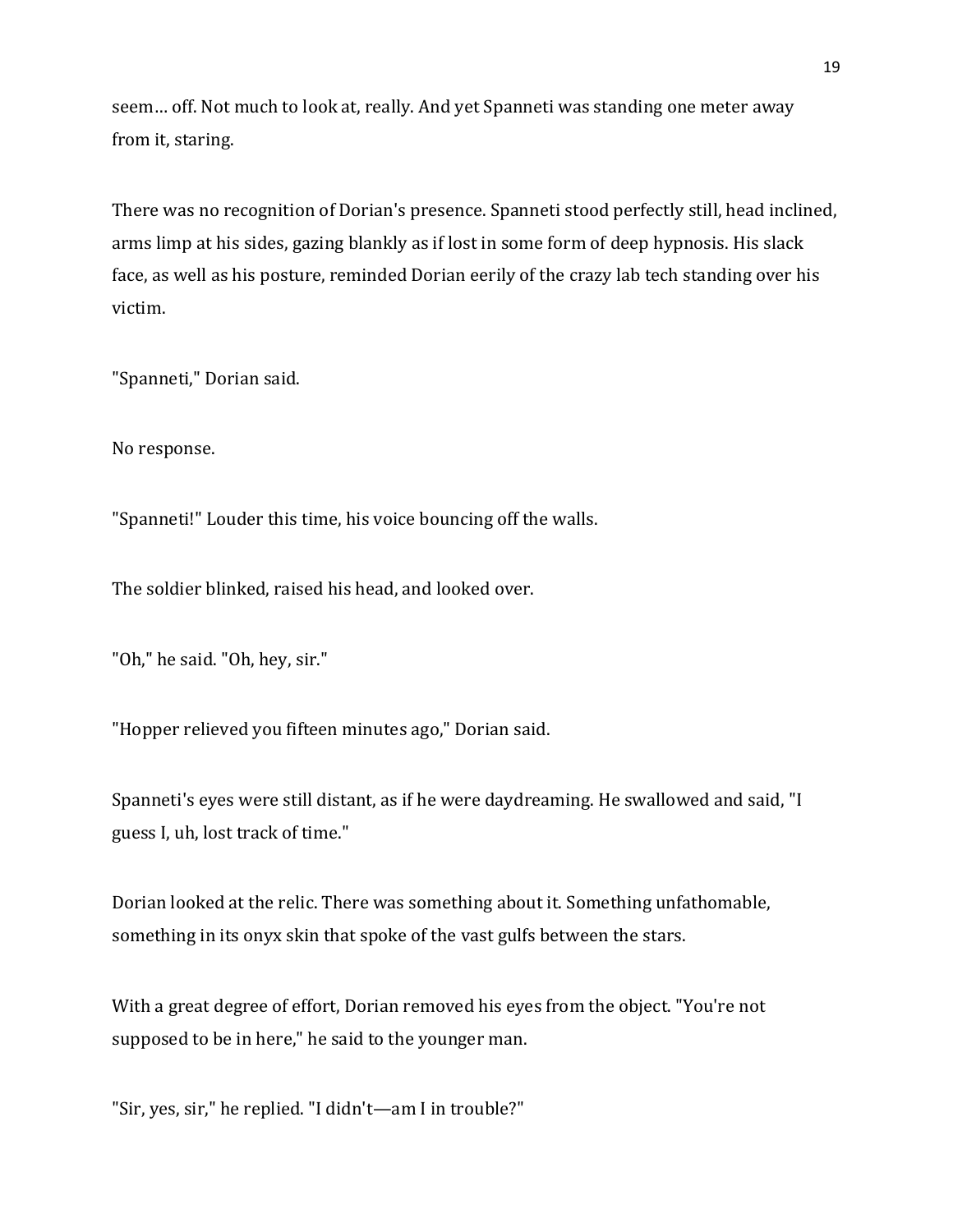Dorian turned and swiped his badge. "No," he answered, "but I'm walking your ass over to medical."

\*\*\*

Brute Squad was prescribed flu medication. Dorian suspected that most (if not all) of the others knew that what they were afflicted with was something far more malignant than influenza.

He wanted to talk with the insane lab tech, who was being held somewhere in an isolation cell in Sector Six. Unsurprisingly, Lieutenant Colonel Sparks refused to provide Dorian access to the man.

But Dorian had a knack for circumventing such obstacles. In this case, however, he needed an accomplice. Someone on the inside.

It had taken all of fifteen minutes to convince Lieutenant Zimmerman that his reasons were justified. Zimmerman was one of the lead medics in Sector Six and, as such, enjoyed a higher security clearance than Dorian. She was also the primary care physician for Professor Benz (which, it turned out, was the crazy lab tech's name).

Zimmerman had been hearing and seeing things, placing her in a perpetual, confusing state beyond her control. She had retaliated with a regimen of self-administered treatments—a cocktail of her own devising, which reduced her "symptoms," though it also rendered her sluggish. She had been administering a variant of the same concoction to Benz. The professor's condition, she confided, was "extreme." She didn't elaborate further, other than to say that although she had been unable to diagnose the cause of the affliction, she believed it had something to do with the relic, and possibly with experiments on live xenos that were taking place in the deepest vaults of Sector Six, in an area called "Black Wing."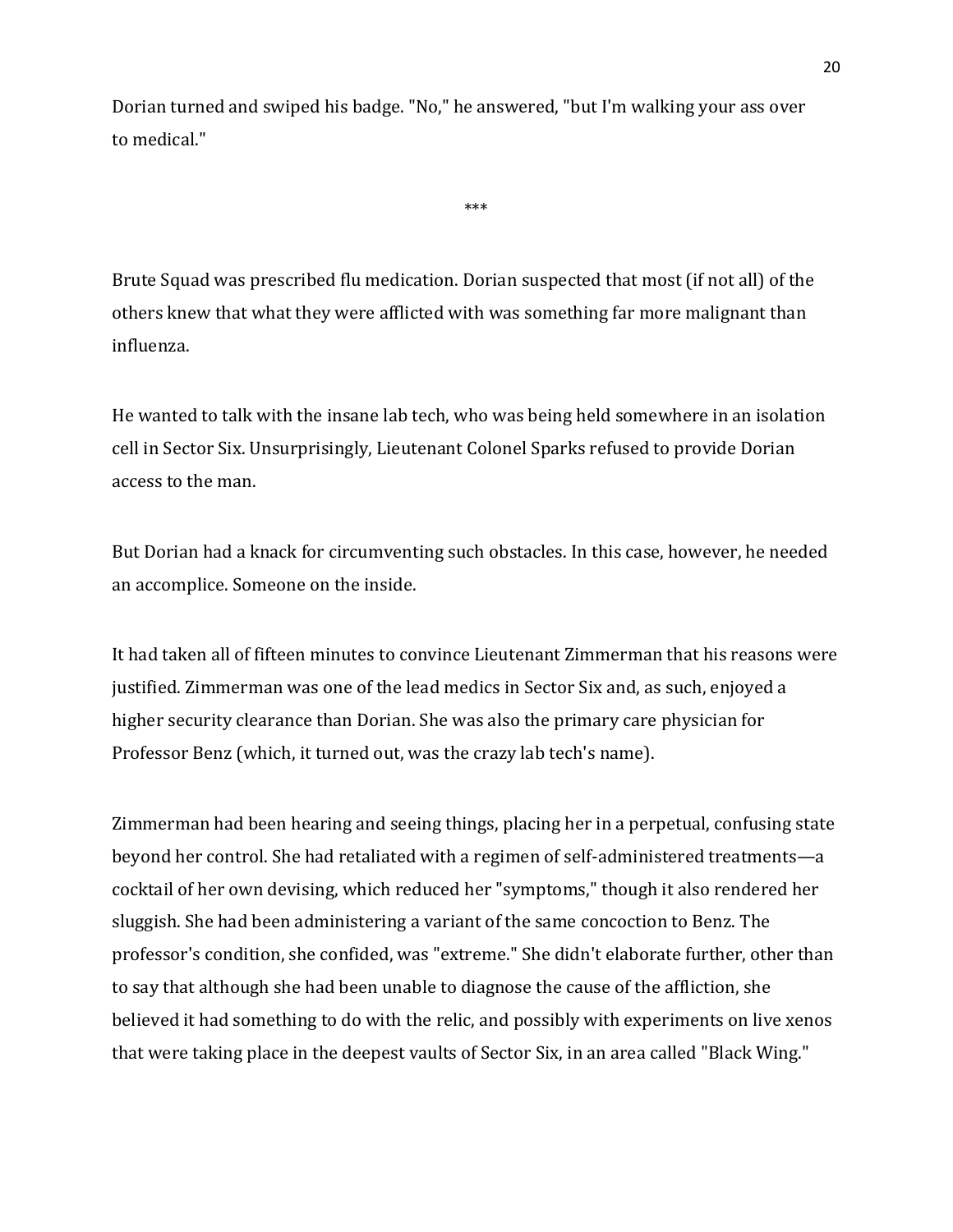Dorian wanted to know where she was getting her intel from. Regarding the relic, Zimmerman had learned that Professor Benz had been the primary tech analyzing the piece. According to her research on him, the old man had never shown signs of hostility prior to that assignment. As for the rest of her information, it turned out that Zimmerman had made a "friend" in the mess hall, a security worker who had taken a liking to her. His job was to keep a watch on the various camera feeds that provided surveillance throughout Sector Six. In Black Wing, he had confided to her, there *were* no camera feeds.

Though Zimmerman didn't think her admirer was "afflicted," he did show signs of mild paranoia. The medic, however, felt that his suspicions weren't completely unfounded. Her superiors were keeping a close eye on her and had twice administered psych evals that it was clear she needed to pass in order to continue working. Her would-be beau had undergone them as well, and the two of them believed that the evals were required for key Sector Six personnel. As for their superiors, all high-ranking officers had begun wearing a device on one ear. Zimmerman wasn't sure what it was, exactly, but she had heard people call it a "psi-screen."

Throughout their conversation, the medic expressed reluctance to cooperate with Dorian's plan. Ultimately, however, she believed that the risk from not acting outweighed the potential punishment. Something, she agreed, was very, very wrong… and it was time for them to find answers.

\*\*\*

There was no camera inside Benz's cell, and none that could see directly into it. There were cameras outside and in the Iso Wing and Sector Six hallways. In preparation for this, Zimmerman had mentioned to Watkins (that was the name of her mess hall suitor) that she would be escorting an outside specialist to Benz's cell for a more thorough diagnosis. Thankfully, due to his interest in her, Zimmerman knew when Watkins was "available," and as a result, she also knew when he would be on duty.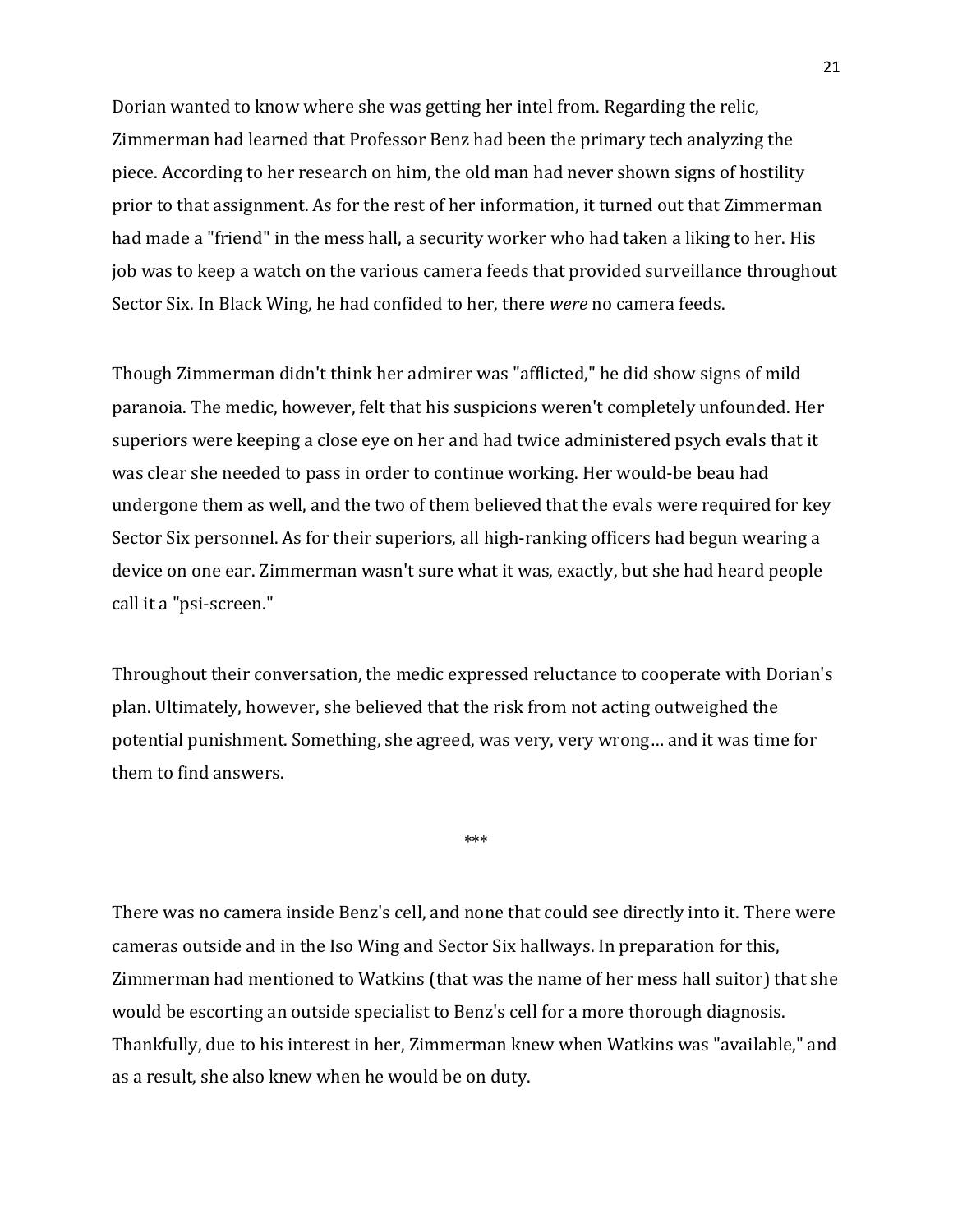And so the medic and Dorian both knew that Watkins was probably watching them now as they progressed through a maze of corridors, navigating the passages of Sector Six to the Iso Wing. Though he hadn't been this far into the sector previously, Dorian sensed that its labyrinth only deepened, that somewhere farther in existed the facility's dark heart, waiting like a glutted spider at the hub of its web.

Most techs did not look up from their workstations, and the few people they passed in the halls seemed to pay no attention to Zimmerman and the man accompanying her in the white lab coat. Nonetheless, the medic was clearly on edge, and she bluntly told Dorian how anxious she was to have done with their little escapade. Despite her nerves, she looked better than Bekkins did. Zimmerman had offered up doses of her special concoction; Dorian had taken some for himself and had handed out phials to the others. And the commander had to admit his pounding head pain had lessened to a dull, persistent discomfort.

Finally they reached the cell, and Zimmerman swiped her badge. The door opened; Dorian walked in while the medic waited outside.

The cell had solid walls on three sides. A floor-to-ceiling observation window that faced the hallway occupied three-quarters of the remaining wall, with the difference made up by the entrance Dorian had just stepped through. There was a single bed extending from the wall opposite the window, and a toilet in the corner at the foot of the bed.

Bright overhead lights revealed a series of symbols that had been brushed onto the white walls. They seemed unrelated at first, but the more Dorian observed them, the more he considered them to be closer to some primitive pictogram language. There appeared to be a pattern, a sequential order—small elements that showed up in places and then repeated though Dorian did not recognize the symbols themselves. Only one was somewhat identifiable. It was the largest, and it dominated much of the wall space above Benz's bed: an upright figure, many-limbed, both zerg-like and protoss-like in appearance. This illustration, like the others, had been rendered in varying shades of crimson.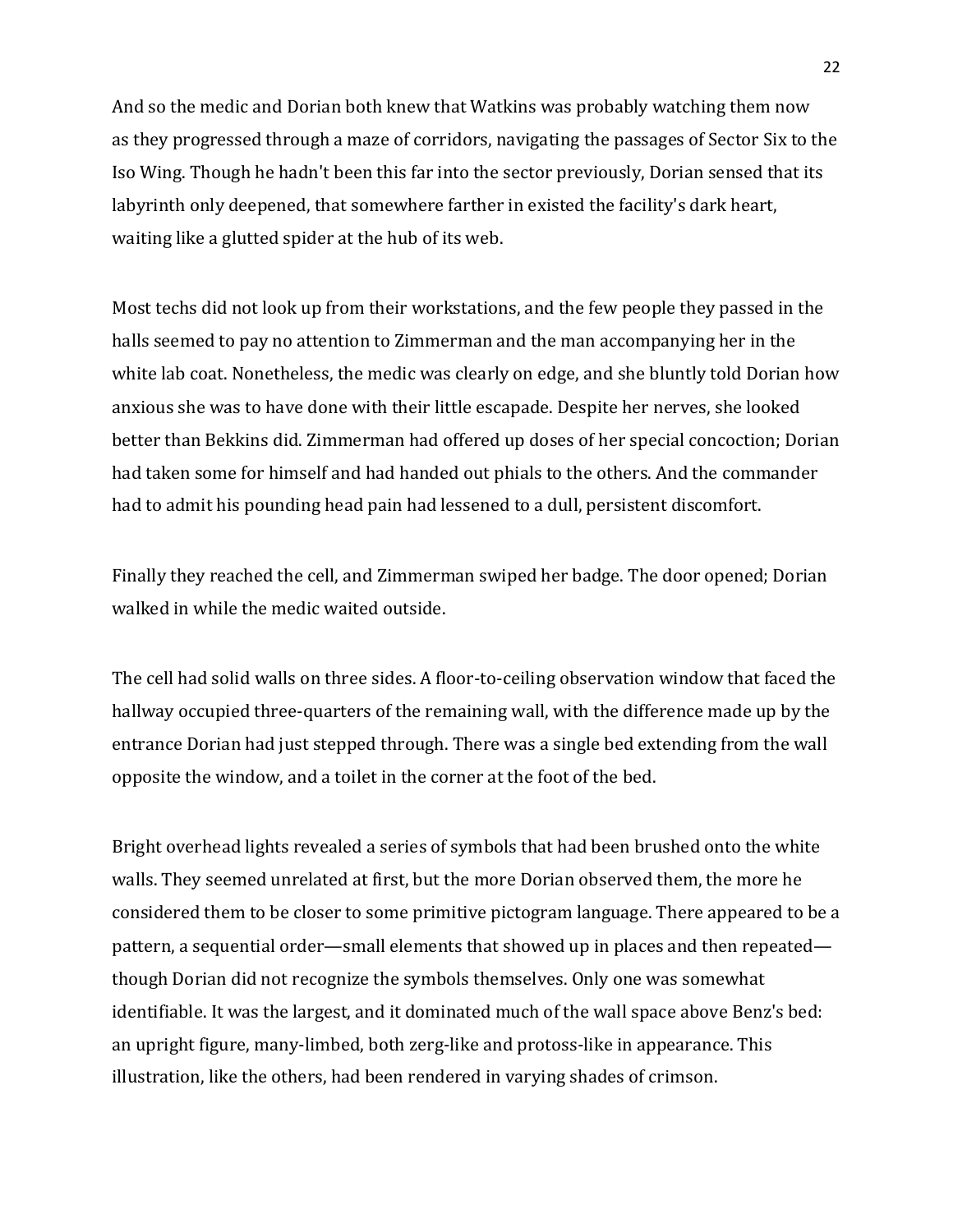Benz wore an ill-fitting white jumpsuit. He was hunched near the head of his bed, at the wall opposite where Dorian stood. The commander's position afforded only a view of the old man's back as he carefully executed some action on that wall, presumably adding detail to his sprawling composition.

"Professor Benz," Dorian said. The other man did not answer; by the movement of his right shoulder, it looked as if the professor had put his hand to his face and then returned it to the wall.

"Professor!" Dorian called out.

The old man rotated just enough to see the commander. His cheeks were furrowed with scabbed-over scratch marks. His wide eyes had receded into the sockets. His face and overall form were gaunt, and his scrubby chin and the front of his jumpsuit were soaked red. Benz reached a similarly coated finger to his mouth, stuck the digit in, worked it around, then pulled out the freshly dipped, makeshift brush and returned to his painting.

Looking down at the professor's feet, Dorian made out two teeth, and he realized with disgust that the old man was using his own bloody cavities as a macabre inkwell. He thought of Zimmerman telling him earlier that the tech's condition was "extreme." *Yeah, that's one way to put it.*

Dorian walked over and placed himself next to Benz, who was, in fact, contributing some inscrutable addition to his latest image. The commander noted that the professor's arms, revealed by rolled-up sleeves, were scored with ragged wounds similar to those on the man's face.

"Professor, I want to ask you some questions," Dorian said. He looked over his shoulder at the observation window, where Zimmerman stood. If she was trying to appear nonchalant, she was failing miserably, her eyes darting from one end of the hallway to the other.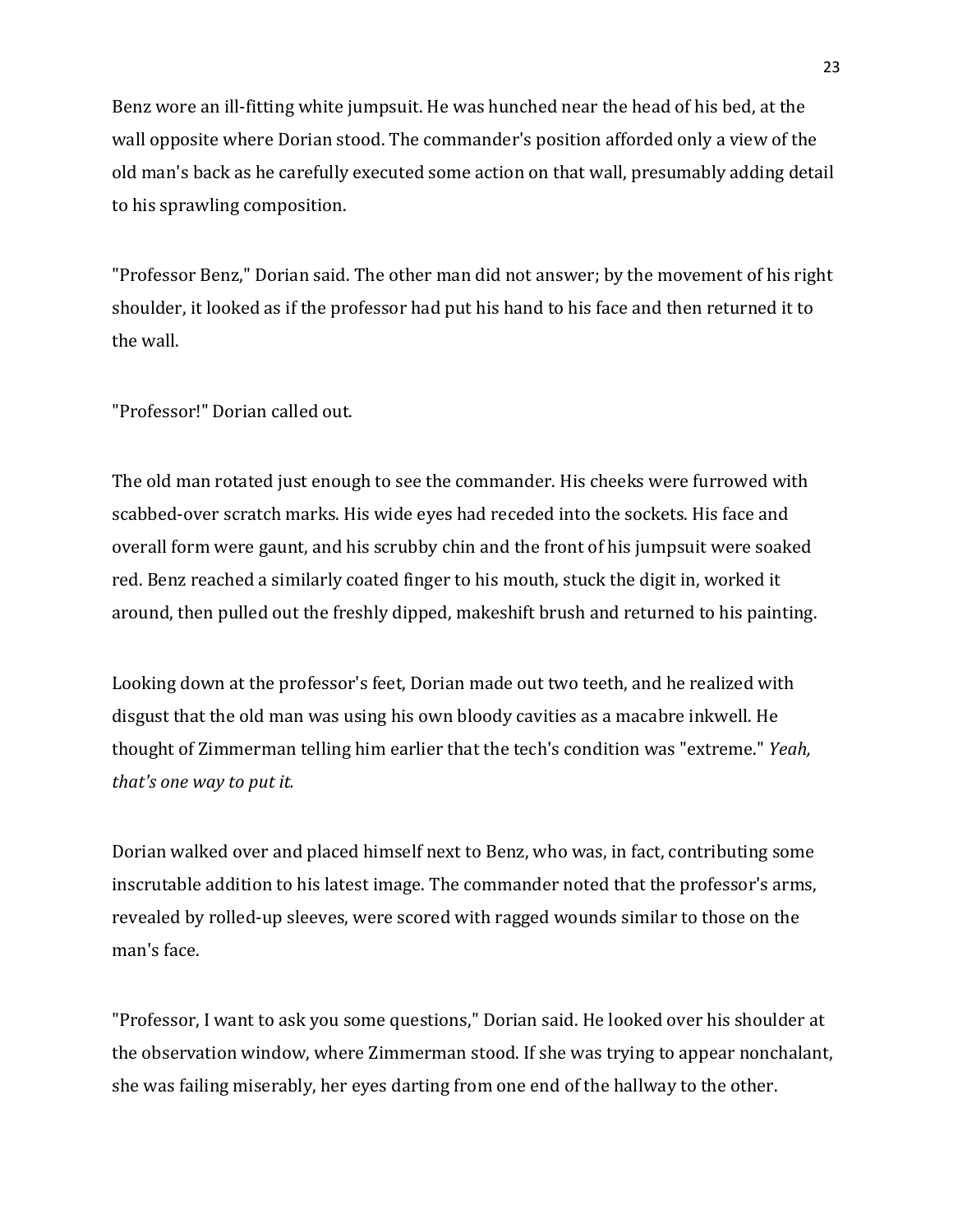"His shadow—" the old man began.

"Lengthens. Yes, I know," Dorian said, turning back. "You said that before. Whose shadow? Did someone force you to… do what you did?"

Benz continued in a low, hoarse rasp, lisping due to the absent teeth, one of which was a top-front incisor. Dorian had to strain to hear and decipher the old man's words. "The Eternal One… sees all. Obeisance will be rewarded. Resistance… will be punished."

"Who's the Eternal One?" Dorian pressed, drawing closer.

Benz halted his work. He turned away from the wall, took a short step, leaned over the bed, and reverently swept his widespread fingers over the depiction of the strange life-form.

"His messenger."

Dorian stared at the crude rendering. "That's his messenger? The Eternal One's messenger?"

"I… obey," Benz said to the idol, over and over. "I obey. I obey. I obey…"

Sharp rapping on the observation window made Dorian jump. He looked over at a scowling Zimmerman, who rotated her hand quickly at the wrist, urging the commander to hurry up. Dorian nodded. Yes, the longer they stayed here, the greater the risk of getting caught.

Dorian strode to the doorway, casting one final glance at the blood-scrawled deity, or messenger, or whatever it was… and its slavish devotee.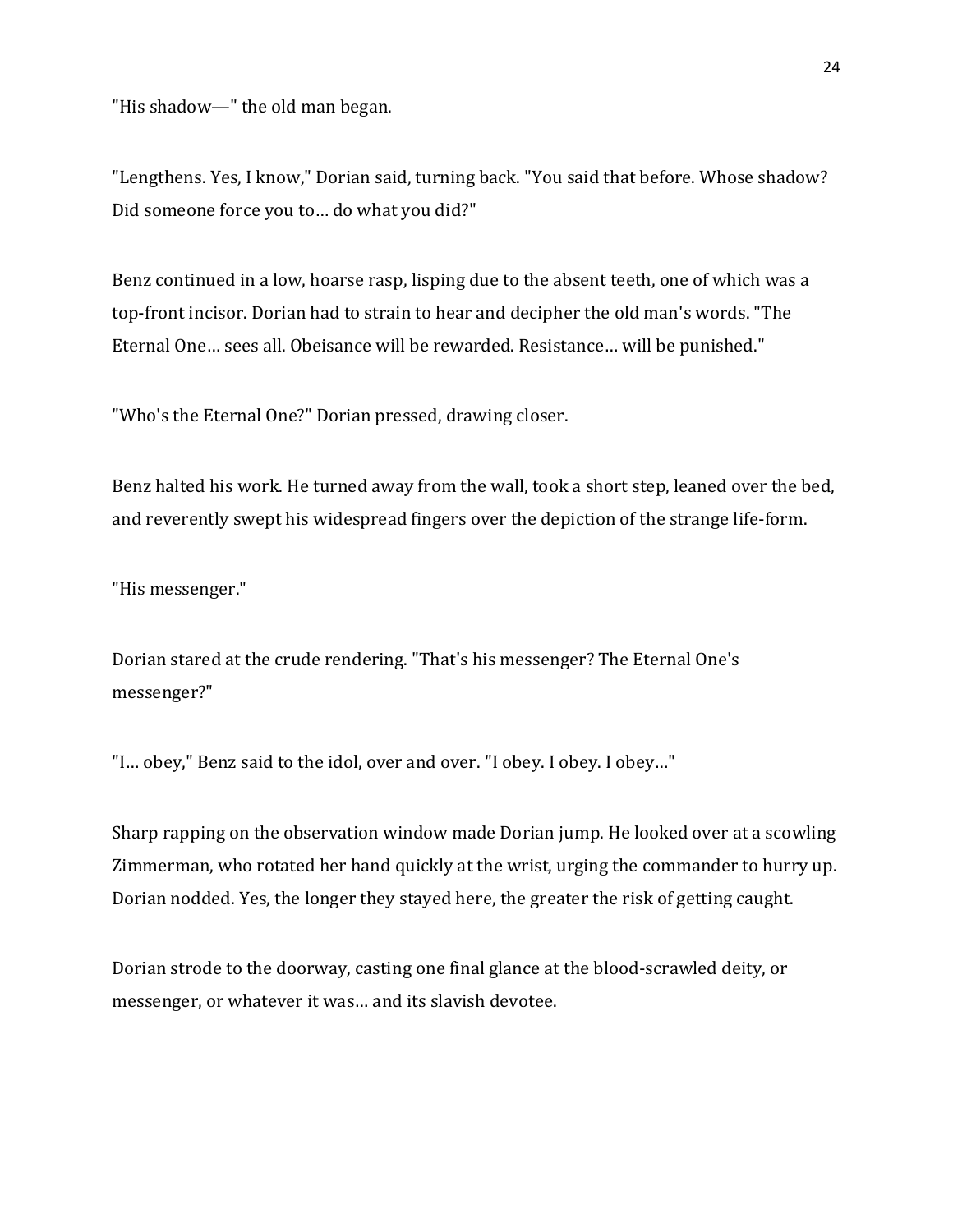Zimmerman was sweating as they departed, her frantic eyes zipping in all directions. She and Dorian had progressed back the way they had come without incident and were within a few meters of Storeroom B when a chirping sound caused both of them to stop.

It was Zimmerman's fone. The medic and the commander shared a look. Zimmerman was clearly hesitant to answer. Taking a deep breath, she removed the device from her pocket, pressed a button, and said, "This is Zimmerman," in a slightly cracking voice.

Dorian heard someone on the other end. Whatever was being said, it sounded urgent.

"Yes, sir," Zimmerman said, and she ended the call. She turned to the commander. "There's been an emergency in the clean room. I'll catch up later." Zimmerman replaced the fone in her pocket with a shaking hand and hurried away.

\*\*\*

Fifteen minutes later, when Dorian met Bekkins outside Storeroom B, she was looking better. Still, he didn't want to take any chances that she might relapse.

"Head out, Bek. I'm relieving you," he said.

There were scratches healing on the backs of the staff sergeant's hands. Her face was clear, however, her eyes unclouded. "You sure?" she asked.

"Yeah, get some rest."

"Copy that," Bek said, and she departed.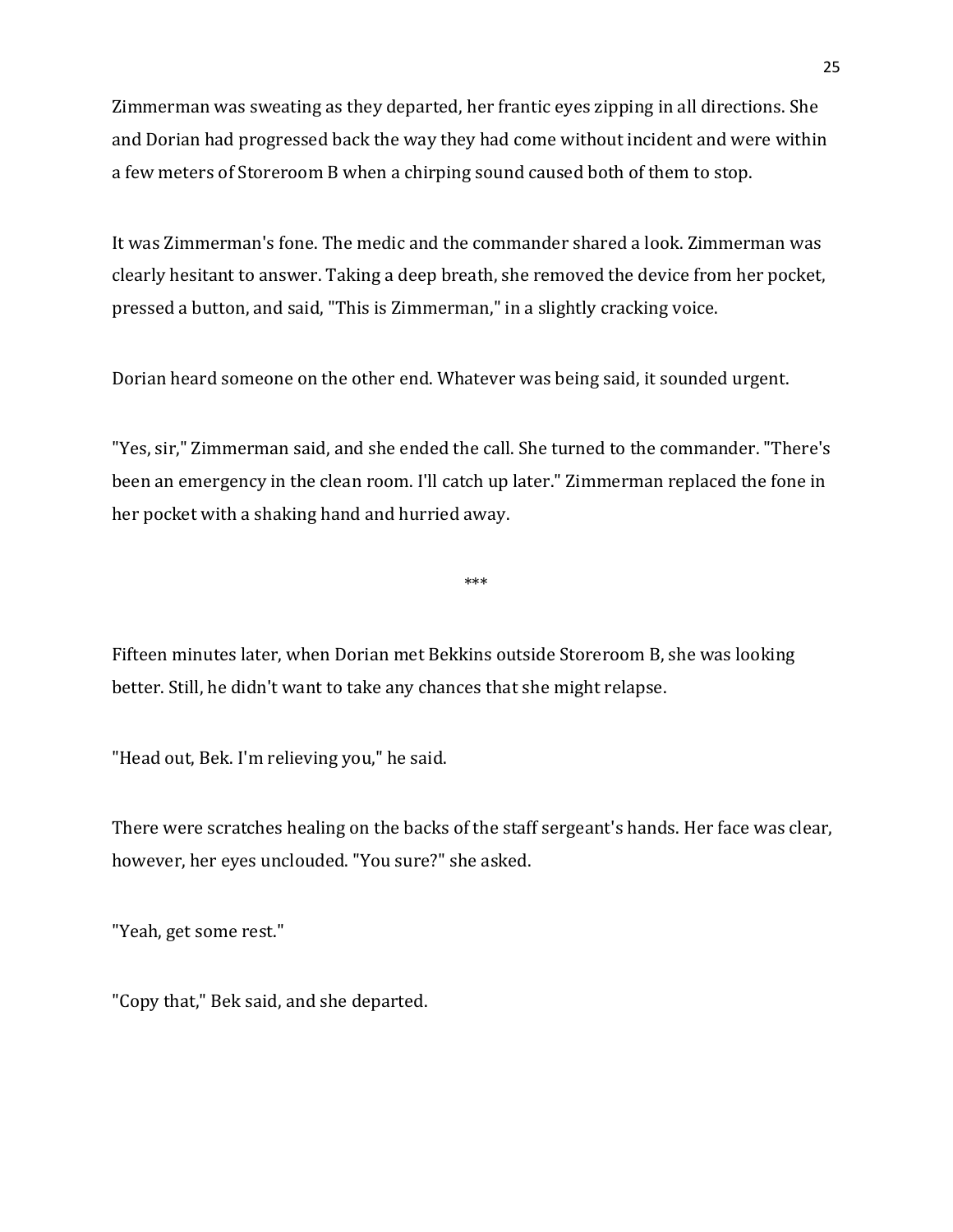Time crawled for the first hour. The hallway was deserted. Dorian found himself looking again and again at the storeroom doorway, thinking of Spanneti standing inside, lost in the relic.

When he wasn't looking at the door, Dorian was considering what his next move would be, worrying for his team, especially after the conversation—if you could even call it that with Benz. At first Dorian's headache had strengthened, but after that initial hour, the pain receded; the more time that passed, the more at peace he felt. Soon he was leaning against the wall near the doorway, head inclined. His eyes closed. He caught himself, snapping his head up, and he walked around. But it wasn't long before he slowed, stopped, and had his back against the wall again, drowsing, eyelids settling…

His body was somewhere else. His… soul? Spirit? Whatever it was, it was floating. He was calm, content, free of any pain. The void itself was simply an absence of all things. There was nothing, and then there was a voice, emanating from nowhere and everywhere.

"The countdown has begun. You are among the Chosen."

That voice seemed to resonate throughout his entire being. "Chosen what?" he asked.

"Servants. Of the Eternal One," the voice said.

And then he realized—his surroundings, the feelings of serenity, it was all smoke and mirrors, all horseshit. "I don't *serve* anyone," Dorian replied.

"You will obey," the voice returned. It was more forceful, yet still somehow soothing.

Dorian said, "What you're trying to do here, it's not gonna work. You might as well just give it up. I'm on to you. You hear me? Stay away from me and my team. If you don't, I'm gonna come after you, and I'm gonna put you down. Mark my words, you alien fre—"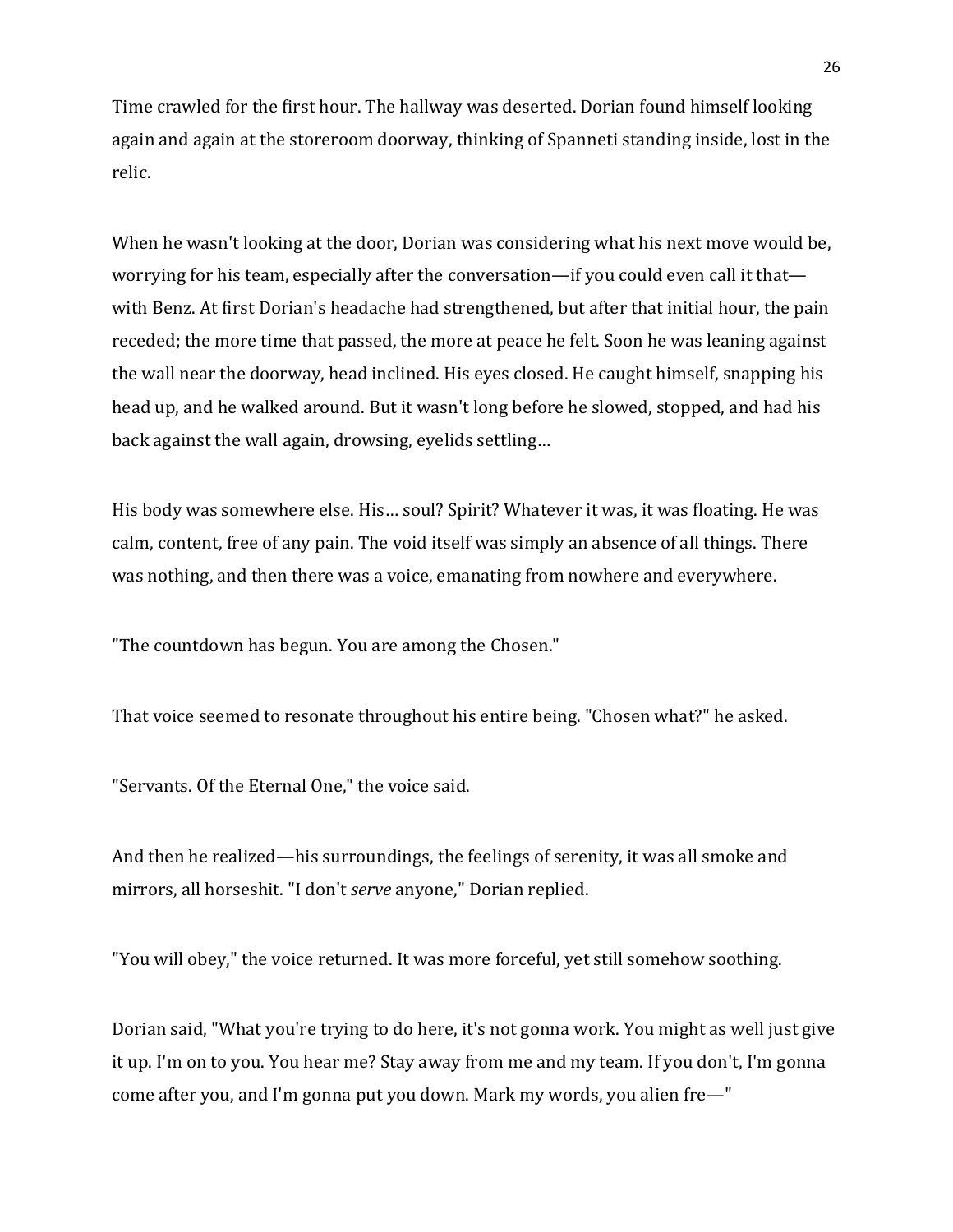## "EEEEEEEEEEEEEEEEEEEEEEEEEEEEEE—"

The scream was like a white-hot knife searing through the center of his brain. He bent in half, squeezed his eyes shut, and clapped his hands over his ears, but that only seemed to make it worse, as the screeching noise was *inside* his head.

After what felt like a full minute, the sound stopped. Dorian's headache was back with a vengeance. Slowly he opened his eyes, fully expecting to be in the hallway outside Storeroom B.

But he wasn't. He was *inside* the storeroom. The relic hovered above its pedestal like a black mark on reality itself, a gaping wound in time and space. The commander imagined how he must have appeared from the outside a few seconds ago, standing before the slab, insensate, exactly as Spanneti had been.

Dorian rubbed his temples as he walked toward the door. He wanted to follow up with Zimmerman about the emergency in the clean room before talking to the team about what he had just been through.

And… he was going to need more of her special drug cocktail.

\*\*\*

Within minutes, Dorian was in Officer Barracks C, standing before Zimmerman's door, punching the call button.

No answer.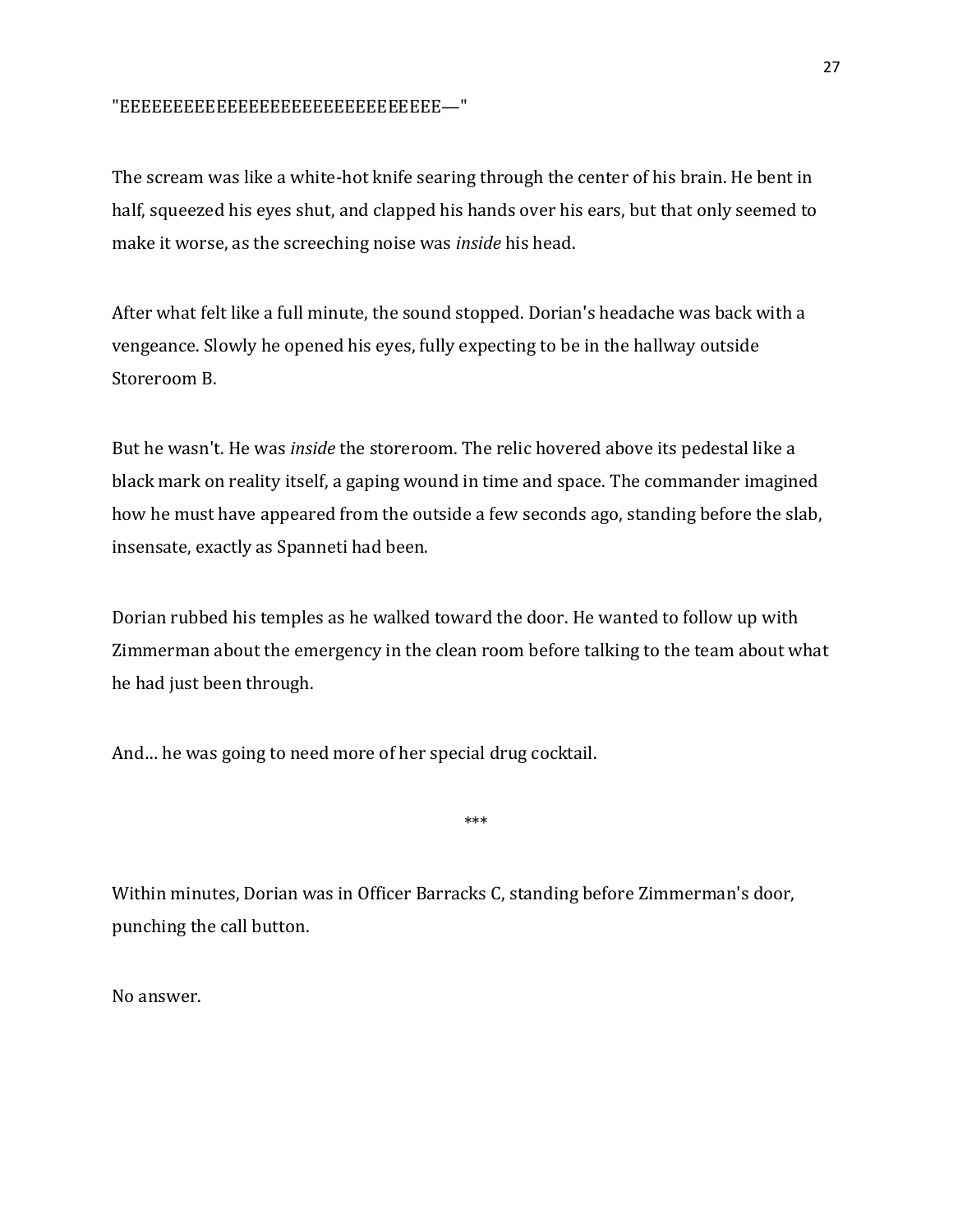The commander was still in his tac-gear. Lieutenant Colonel Sparks's voice broke in over the headset's secure channel. "Commander Dorian, this is Sparks. I've been trying to find Lieutenant Zimmerman for the last hour."

Did the LC know he was standing outside her door?

"I… haven't seen her in that time, sir."

"If you do, contact me immediately." Sparks ended the transmission. Dorian removed his fone, tapped in the medic's number…

A chirping noise, muffled but audible, sounded from the other side of Zimmerman's door.

She could be in the shower… but Sparks had been trying to find her for an hour. That would be one long shower.

Security personnel possessed a master code to unlock all barracks doors in case of emergency. Given recent events, the commander felt justified in using it. He put the code in the keypad beside the door, which immediately whooshed open.

Dorian entered the room. Zimmerman was lying on her bunk, clothed in a tank and shorts. Her lips were blue; her complexion was ghostly white; her mouth and eyes were open wide. The lower parts of her legs, where the skin showed past the shorts, were purple. Her left hand was down at her side, and the right was cast out so that it hung over the edge of the mattress. A very precise cut ran vertically up the inside of her wrist. The sheets beneath her body, and a large portion of the metal floor, were red with her blood.

The commander rushed to her, pressed his fingers to her neck. No pulse. He began chest compressions, knowing deep down that it was pointless. She had obviously been dead too long for any chance of revival. He persisted nonetheless for several minutes until his arms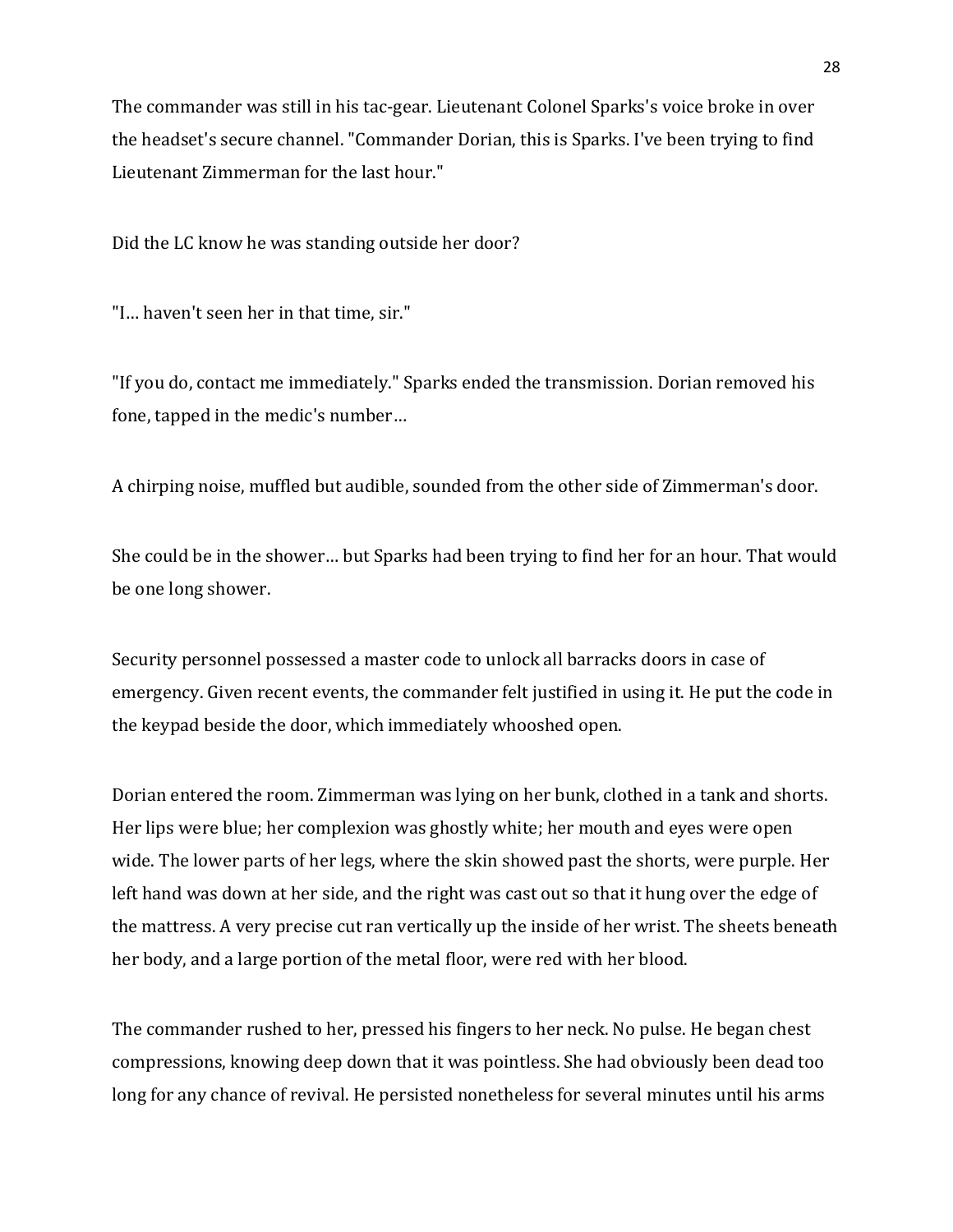gave out. He knelt, sobbing, his thoughts running amok. Had she done this to herself? Had someone else done it? If she did do it, why?

He looked up, noting that the tips of her first two fingers were coated with blood. The image reminded him of Professor Benz…

Dorian turned and stared at the wall facing the foot of the bunk.

Written across it were four words, repeated over and over and over again, bold red letters on the white surface:

"I WILL NOT OBEY. I WILL NOT OBEY. I WILL NOT OBEY…"

\*\*\*

"I can't believe she's dead."

Bekkins was tired, and it showed. She was also thunderstruck. They all were (except, probably, for Cranston). The team had gathered in Dorian's room, and their disbelief was evident in the silence and their blank, lost stares. The only one who didn't seem bowled over was, of course, Cranston. He just eyed Dorian with engaged anticipation, like a dog waiting for its master to throw the ball.

"What did Sparks say?" Bek wanted to know.

"I haven't reported it yet," Dorian said. In reply to the shocked faces before him, he added, "I think Moebius is keeping a xeno in Black Wing of Sector Six… and I think it's been gettin' inside our heads. Makin' us feel like crap, makin' us see things, hear things, breakin' us down… all so it can control us."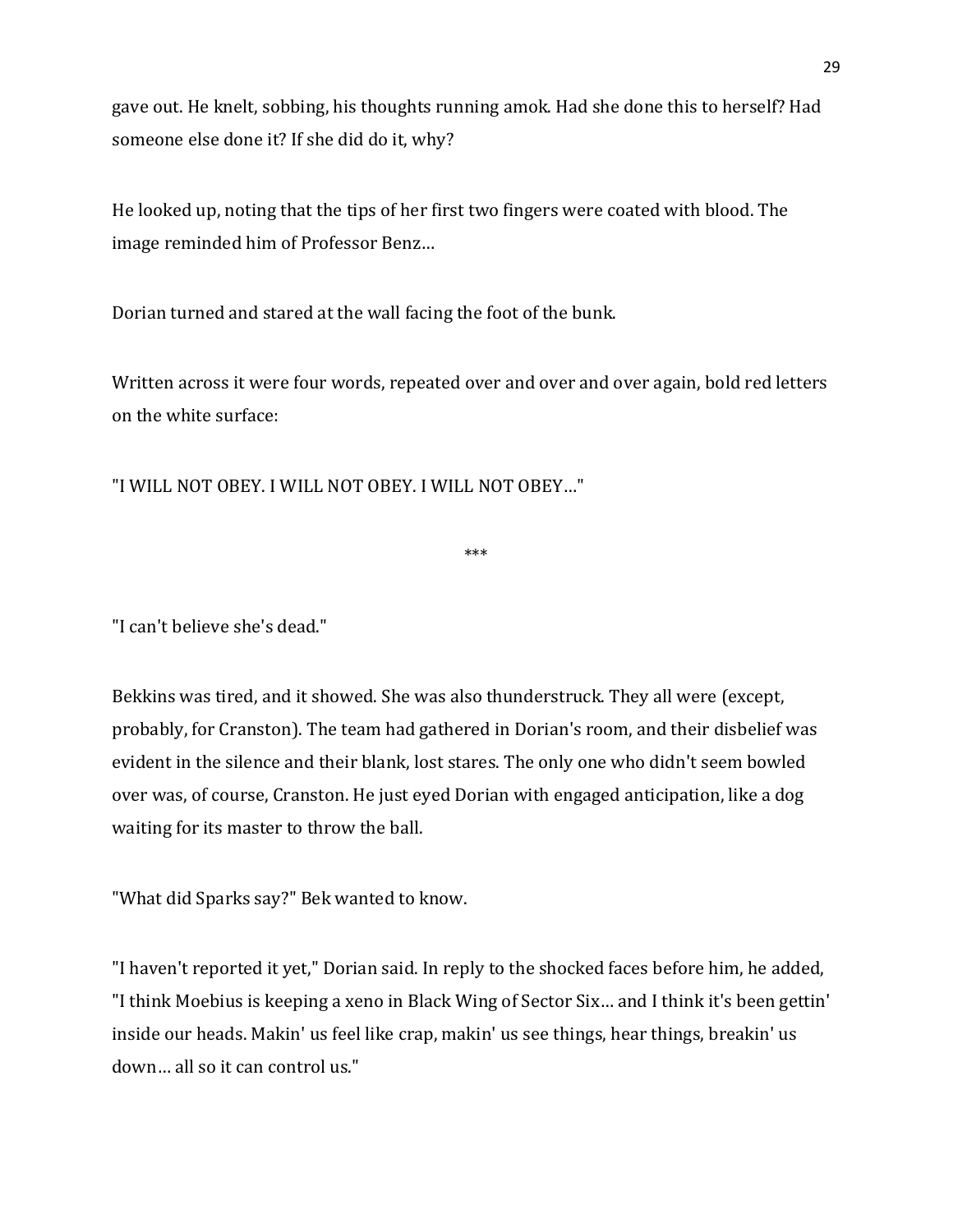Spanneti nodded. Bek remained impassive. Hopper looked away. Cranston smiled. Dorian continued. "I also suspect it's been using that relic we retrieved… like some kind of amplifier."

"Maybe you're right, sir," Spanneti said. "It makes sense."

"I didn't report Zimmerman for a couple of reasons," Dorian went on. "I don't know if the xeno has gotten to anyone else, and if it has, how high up the chain that goes. Sparks didn't seem too motivated to conduct a proper investigation of Professor Benz's outburst…"

"You think the xeno got to Sparks?" Hopper said.

"I just don't know," Dorian admitted. "Our old commander, Braxton… he may not have liked me, but I believe he would listen. Unfortunately, I have no way of contacting him directly; Sparks hinted that he's running some spec op."

"So… so we go higher up," Hopper insisted.

"You mean go through *proper channels*?" Bekkins's words were tinged with acid. "You know how long that'll take?"

"She's right," Dorian confirmed. "Even if we could get around Sparks, how many more could die during that time?"

"Right," Spanneti interjected. "So we take that relic and send it outta here, or hide it somewhere…"

"We leave the relic alone," Dorian said. "Because if we mess with it, the xeno will know something's up."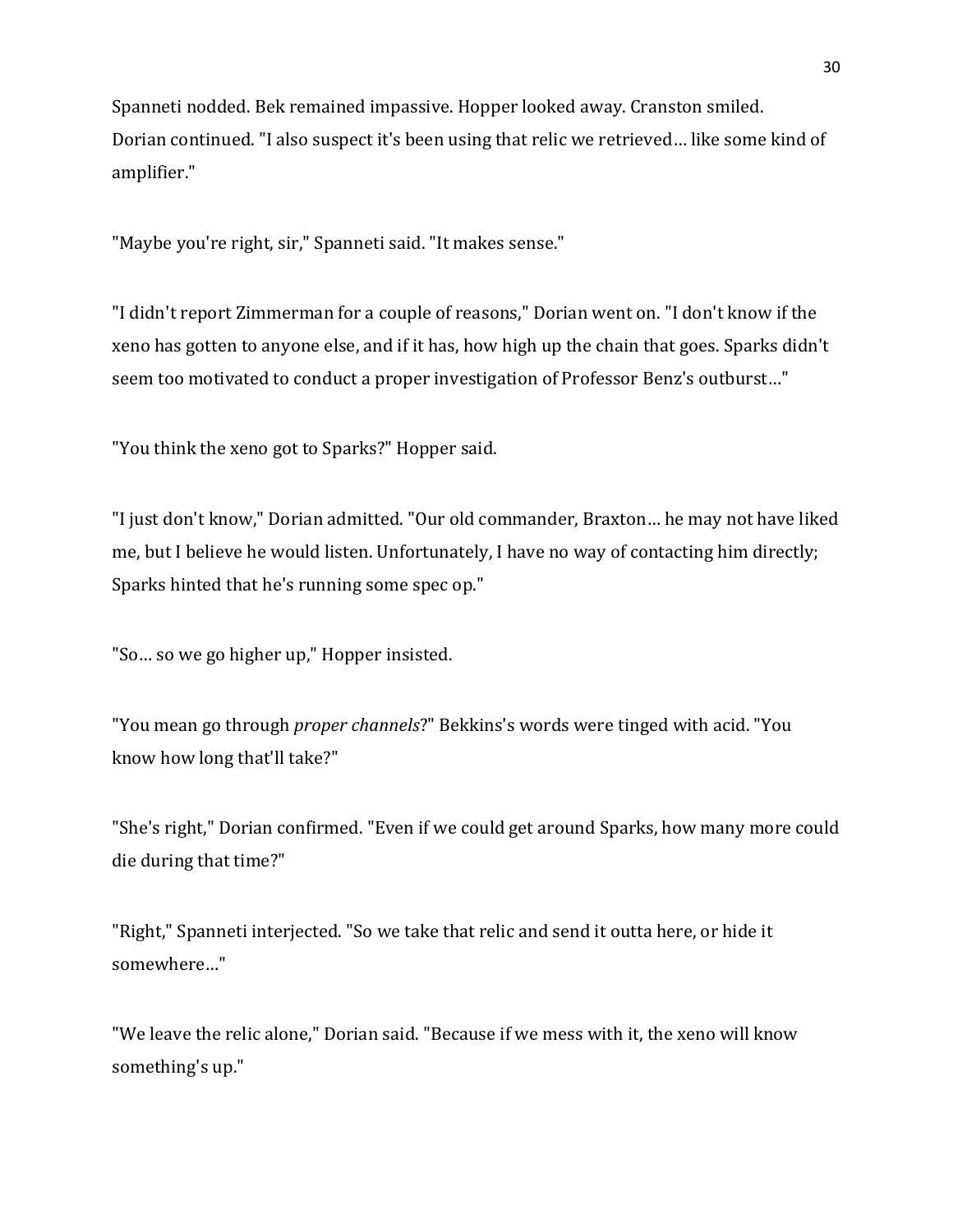"You said there were a couple reasons why you didn't report Zimmerman," Bekkins put in. "What was the second reason?"

"To buy me a little bit of time. And I stress *me*. Not you guys. What I plan to do goes against every rule in the book and could get me court-martialed or worse. Hell, I might wind up dead. But if I'm right… I'll be saving a lot of lives, preventing that alien from doing whatever it's set on. So to me, it's worth it." Dorian then let his eyes drift across the faces before him as he said, "What I plan to do… is kill the son of a bitch."

\*\*\*

The commander hadn't expected the team to throw in with his plan. He didn't want them to share the risk. But Zimmerman, despite being an outspoken pain in the ass, had saved *all* of their lives at one time or another. Every single one of them communicated the guilt they felt at not being able to save hers, and they vowed to exact revenge on the thing that had taken her from them.

So in the end, they all stepped up. Even Hopper. And they wouldn't take no for an answer… although there was confusion concerning Dorian's plan at first.

Infiltrating Sector Six would not be easy. There might be automated defenses. And they might encounter human resistance. Auto-turrets weren't such a big deal, but what about innocent lives?

"Non-lethal rounds," the commander had said. "Lights out. Same as we use for pacification." There had been times when native populations had defied attempts by the Moebius Corps to recover items of importance. In cases where the locals weren't using deadly force, Moebius employed non-lethal measures. The "lights out" rounds short-circuited the central nervous system and left the target unconscious for anywhere from twenty to forty-five minutes.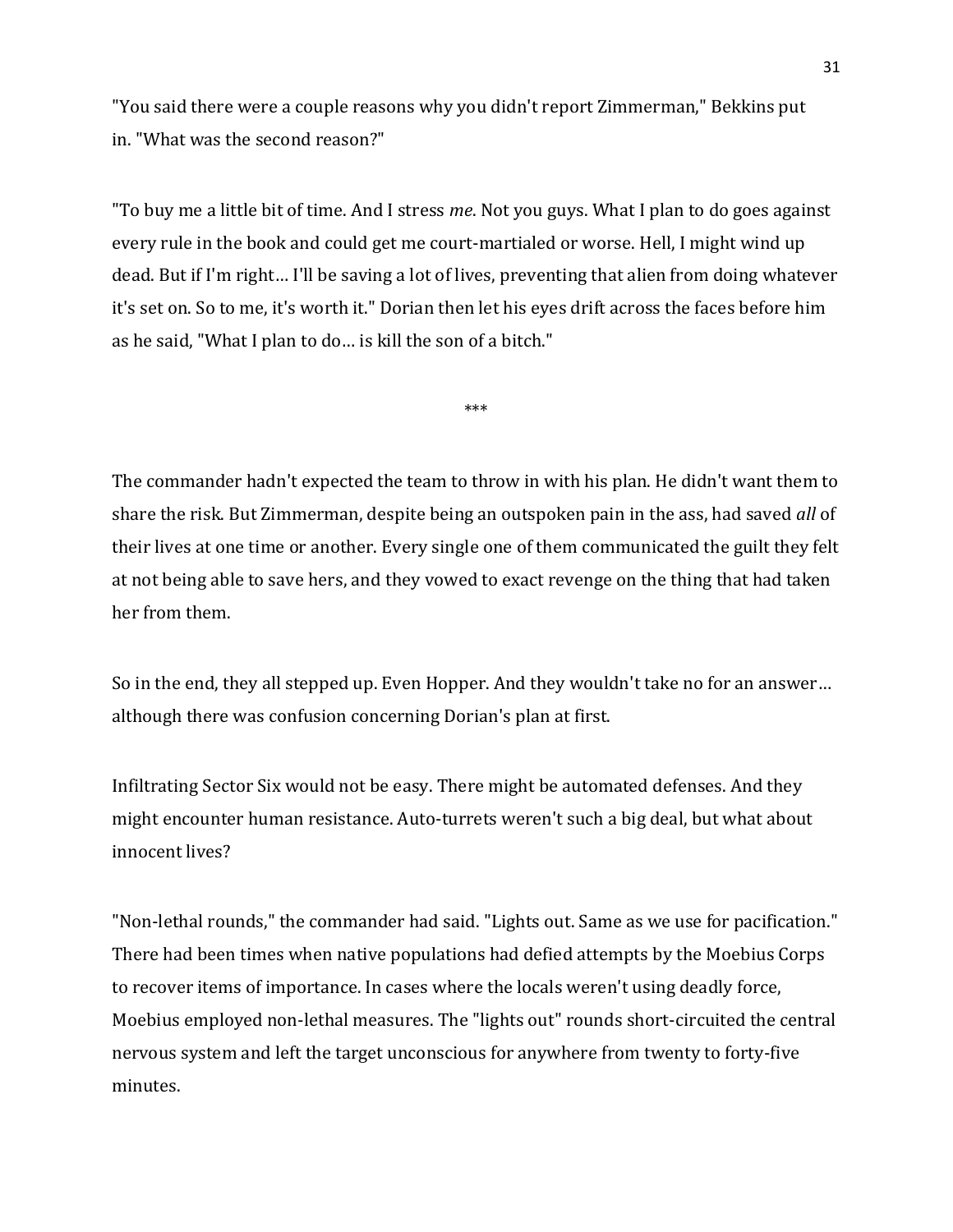Once the team was on the same page, they all took doses of Zimmerman's concoction and then acquired the proper ammo from the armory. After that, there was another element of sector security they had to be ready for: the cameras.

Thanks to Zimmerman's association with Watkins (and the visit to Benz), Dorian knew the security worker's schedule. "Dinner" time at the mess hall happened just before Watkins was set to start work. The commander had pilfered sedatives from Zimmerman's room before leaving. What he didn't know was how strong a dosage was required or how long it would take for the drug to have an effect. Once those questions were researched and answered, it was relatively simple for Spanneti to drop his tray and cause enough of a distraction for Bekkins to lace Watkins's drink.

Dorian was also banking on the likelihood that either Zimmerman's body wouldn't be found before he could execute his strategy, or if the body was found before then, no one would notice right away that her access badge was missing.

The commander had considered conducting an emergency evacuation, but of course, that would draw more attention—and very quickly—than he cared to attract. So, Dorian and his team entered the sector armed and in full tac-gear. The idea was to keep moving, weapons holstered, and assure anyone who might ask that there was nothing to be concerned about (*and* hope that somewhere, in a room filled with video monitors, Watkins had nodded off in his chair).

#### So far, so good.

They traveled through the outermost work areas and then into the Iso Wing on their way to—hopefully—the sector's core. Dorian suspected that there were other routes they could have taken, but the nice thing about the Iso Wing was that it seemed to receive little foot traffic. After Dorian's encounter with Benz, he understood why.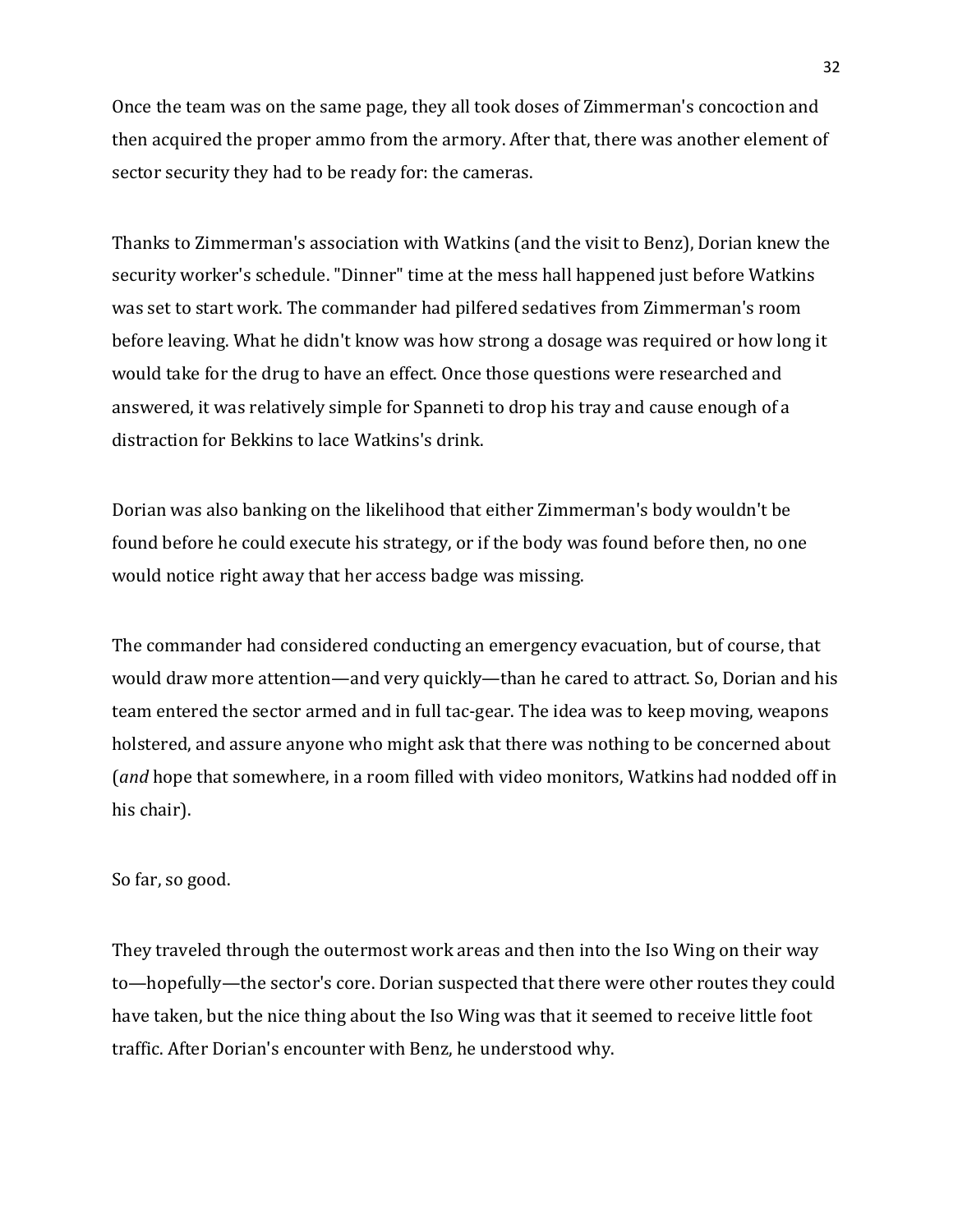Inside the wing, they passed empty cells as they proceeded toward the one housing the professor. Before reaching it, however, Dorian and his team found another occupied room…

In it was a woman. She had ripped away swaths of her jumpsuit to reveal slashed and raked skin. Some wounds were fairly fresh; others were scabbed over. She was in the process of decorating her wall in the same bizarre fashion as Benz when she turned to leer at Dorian, her nose flattened, smashed, with broad stripes of blood widening from her nostrils, running down over her mouth, and dripping off of her chin.

She gazed vapidly for a few seconds before pressing a finger to the blood just under her nose; then she turned and reengaged in her grisly diversion, using the finger to complete some esoteric symbol. Was this the "emergency" that Zimmerman had been called about before? Possibly. Not that it mattered now.

Dorian had explained to the team what he had encountered with Benz. They silently passed the woman's chamber, and within a few steps, the commander was peering into the observation window of Benz's cell.

The mosaic of cryptic symbols had grown to include the window itself. To the far right, near the door, the grouping was tightest, making for a nearly opaque coating on the glass. The swirls and slashes thinned out as they stretched toward the left side. The commander was absorbed in one of the strange markings when the form of what he assumed was Benz lunged at the glass, smacking a wet palm right in front of Dorian's face. He recoiled, staring in disbelief at the grotesque figure before him. The professor had stripped away almost all of his jumpsuit, along with most of his skin. Muscles showed through on the old man's shredded face, the epidermis mostly gone, save a few lone strands still clinging to the nose and scalp. One of the professor's ears was completely missing.

He mouthed two words through a toothless maw, just loud enough for Dorian to make them out. "I obey. I obey. I obey…"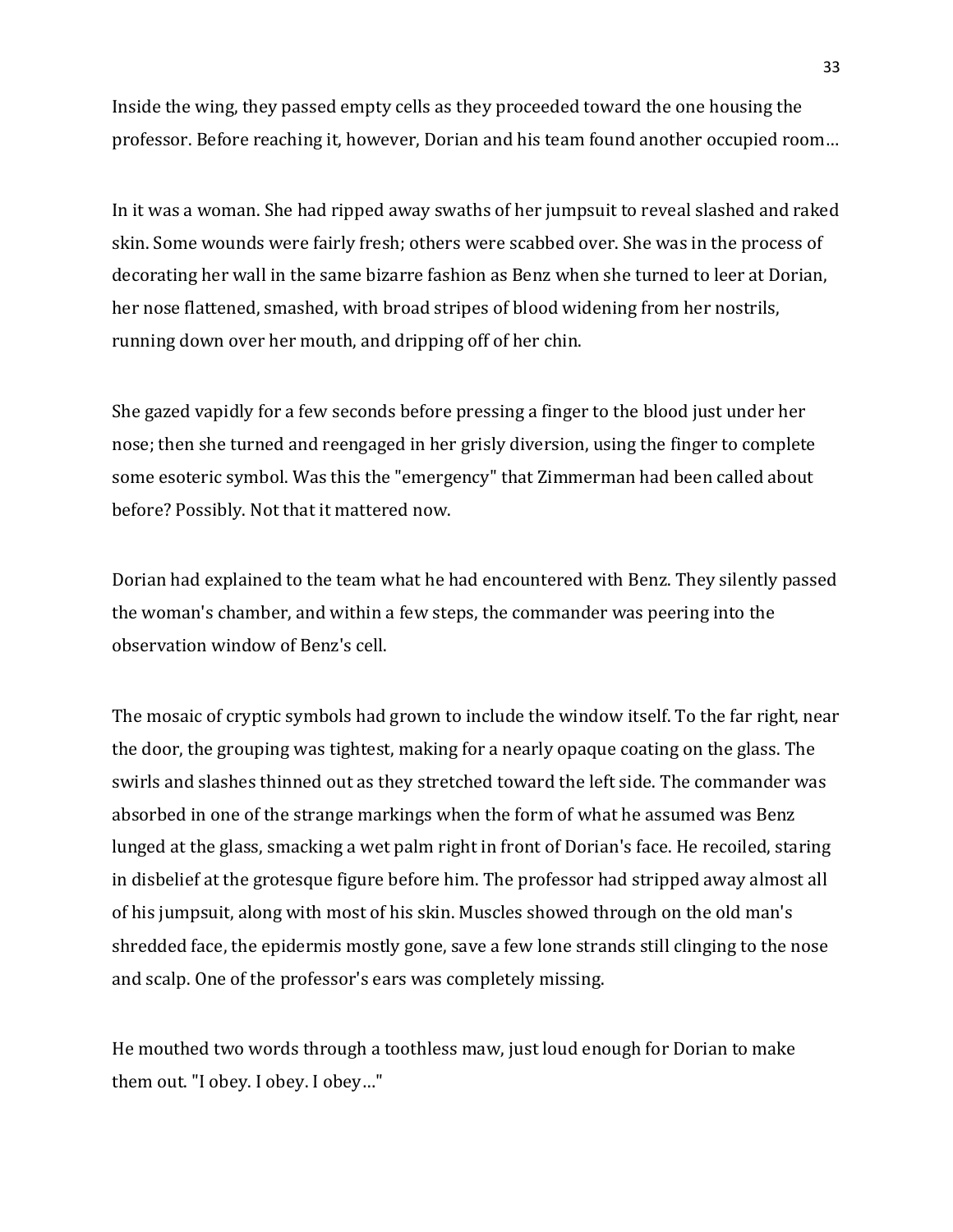Behind the commander, exclamations of shock and horror sounded from the team. Dorian stepped away, looked back, and motioned for the squad to follow him.

Deeper in, beyond the Iso Wing and through a short maze of corridors, Zimmerman's badge provided access to a changing area. At the opposite end of the floor was an airlock door. Along the right side hung a row of protective suits, clothing meant to cover the wearer from head to foot.

Bekkins looked at Dorian questioningly. "I take it we're supposed to wear those before we continue?"

"Yeah," the commander responded, and then he turned to the others. "Okay, put on the outfits, but keep your weapons ready."

The team did as instructed. Dorian was unsure how much farther Zimmerman's badge would get him, but it did succeed in opening the first airlock door, as well as a second.

The next space they encountered was a massive, open clean room. Huge fans regulated the air from a ceiling that was two stories high. Technicians worked busily at stations dedicated to (as far as Dorian could tell) bioorganic experimentation. There were organisms (and parts of organisms) that the commander didn't recognize, along with a few that he did: various pieces of zerg were hooked up to tubes and monitors, some being dissected by robotic arms inside protective pods, others immersed in large tanks of clear liquid. Along the wall far to his left, an entire observation chamber, running half the length of the room, seemed to be reserved solely for creep, the organic, living carpet used by zerg for nutrient intake. It covered different parts of the glass, and where Dorian could see inside the room, the bio-matter had spread over the walls, soft light pulsing through the thick slime, bathing the whole enclosure with an eerie purple glow.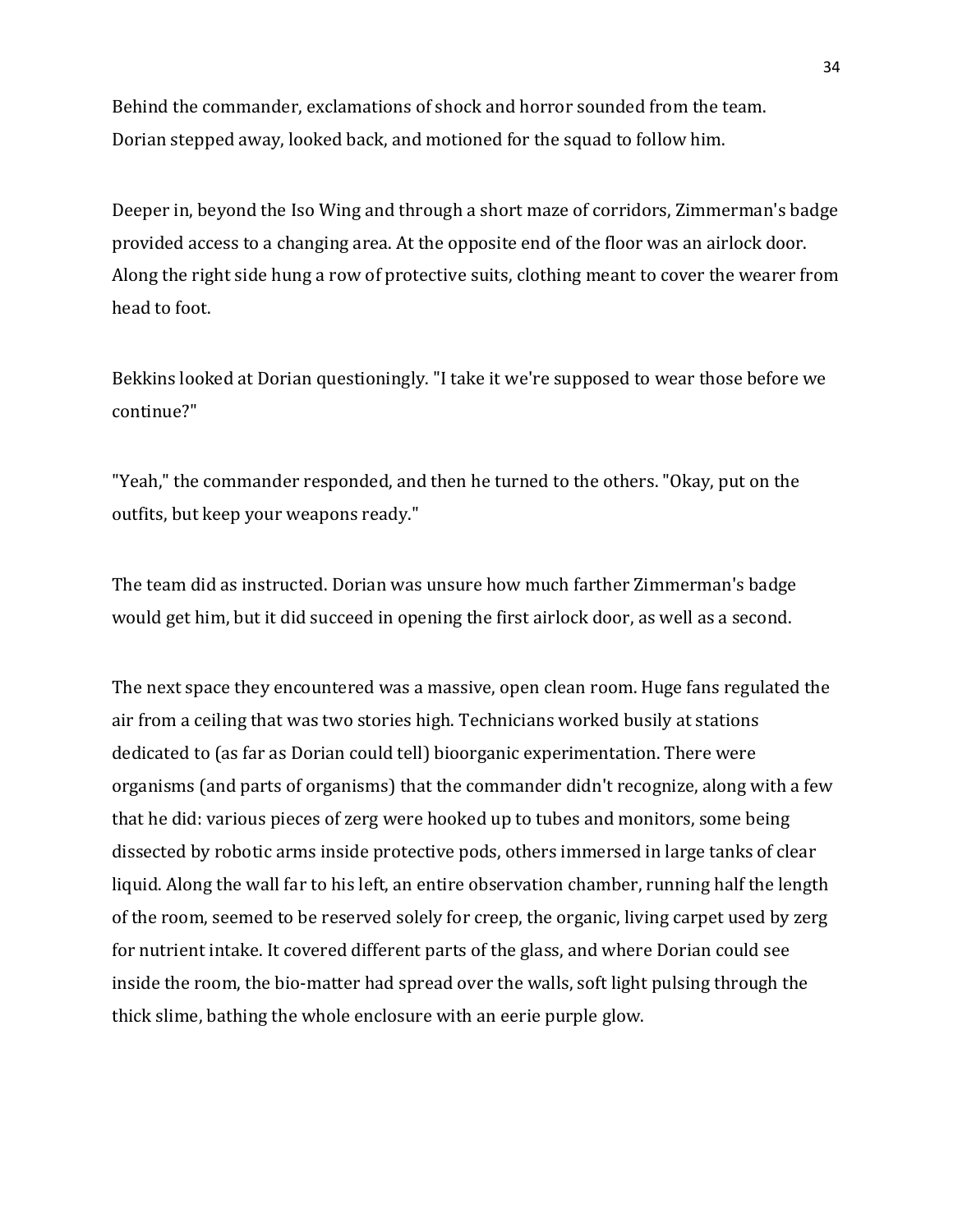Was this Black Wing? Dorian didn't think so. There was no sign of a full-bodied xeno that wasn't clearly dead. Glancing ahead at the opposite end of the expanse, the commander spotted another airlock door.

Most of the technicians were absorbed in their work. A couple of them noticed the team and paused, but they didn't say anything. Dorian was ten meters away from the next airlock when his ears picked up a familiar voice. The man was standing to the commander's left, hands on his hips, hollering through his suit's mask at a flustered tech. It was Sparks, and Dorian noted the sidearm he had strapped to his right leg, outside of his suit.

Tirade complete, Sparks spun and took two steps before stopping cold, staring at Dorian and the rest of Brute Squad. The LC's eyes traveled to the weapons they were carrying. Dorian stepped toward Sparks, left arm raised, palm out, but Sparks's hand had already snatched his pistol out of its holster. "Drop your weapons!" Sparks shouted as he lifted his own. Dorian lunged to grab the LC's right wrist. Sparks yanked that hand upward, firing a round into the overhead fans.

That was when the screams started. The commander was vaguely aware of a stampede toward the airlock he had entered through. There were shots then, weapon discharges that Dorian assumed were from his team, firing non-lethal rounds to prevent the workers from escaping and raising an alarm. All of this only registered peripherally as the commander continued tussling with Sparks. The LC had a hand on Dorian's wrist, trying to take his gun, resulting in a back-and-forth contest of strength that moved both men closer to the workstation where the LC had previously been standing. Sparks was brawny for his age and held nothing back. Several times, his knee shot forward in an attempt to make Dorian double over. The commander sucked in his midsection in response and finally answered with a thrusting kick, catching the LC square in the gut.

Sparks staggered back and cracked his head on a cylindrical tank holding what might have been a zerg broodling. The LC went down on his side as the split glass above him gushed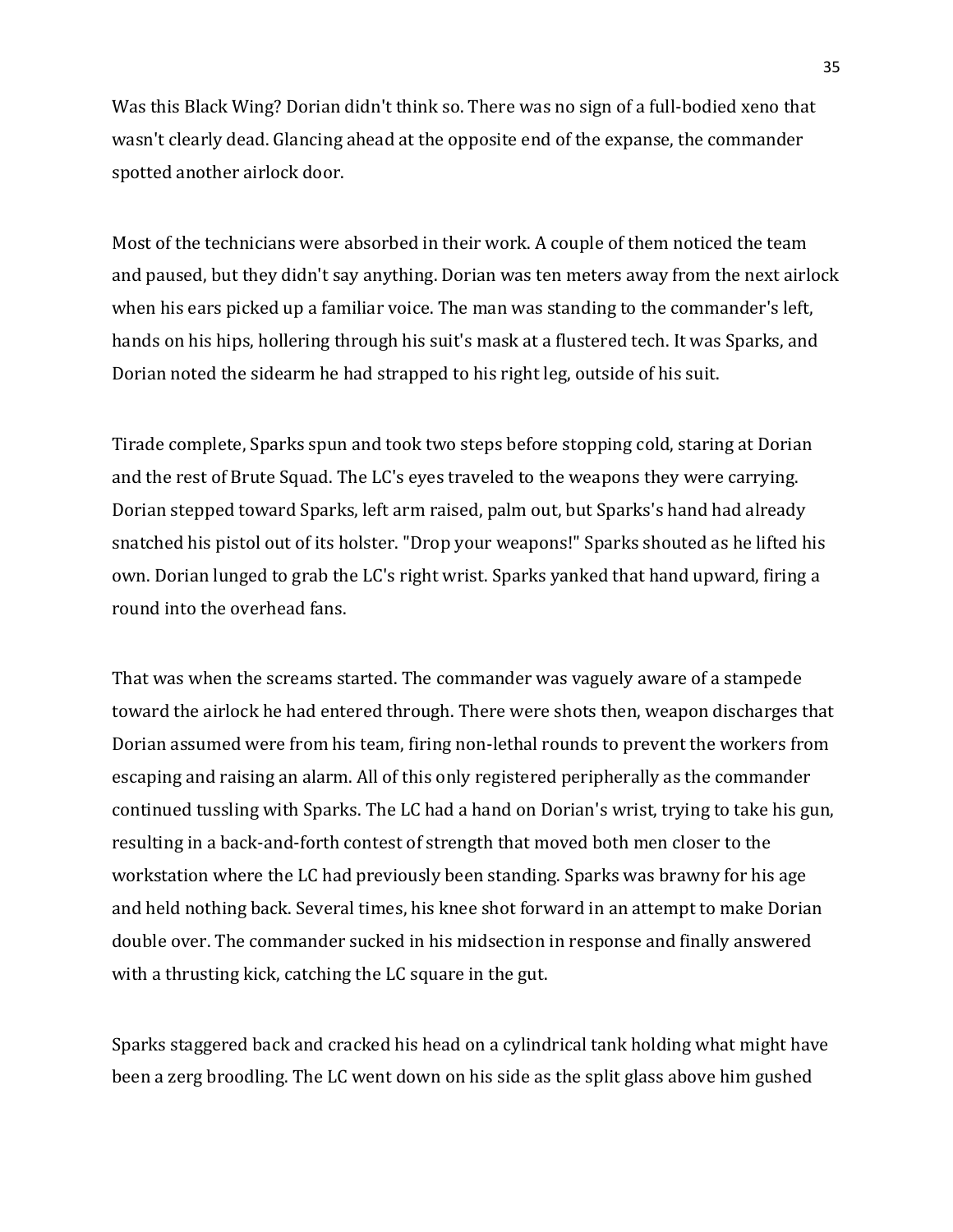yellowish liquid onto his suit. The container gave way an instant later, dumping the rest of its fluid, as well as the dead xeno, on top of the officer. Cursing, Sparks threw the zerg off of him as Dorian raised his weapon and fired a "lights out" round. The LC grunted with the impact, seized up for a few seconds, then went limp.

As he caught his breath, Dorian turned his attention to the main floor. Several bodies in clean-room suits lay prone all across the open space before the airlock exit. But there was something very, very wrong: crimson shone brightly against the white cloth, pooling across the tiles.

Dead. The workers were dead.

The team stood among the cluster, looking down at the bodies, then up at Dorian as he approached unsteadily and pulled off his mask.

"How…?"

"It was Cranston, sir…" This came from Bek, who had removed her mask. "He just lost it and started blasting away with live rounds." She pointed her weapon at one of the fallen. The commander could see through the faceplate that it was Cranston, bleeding out from multiple wounds. "We had to switch our magazines and take him down before he turned on us."

Dorian's head was swimming. The pounding pain broke through, hammering his thoughts to mash. The other team members had taken off their masks. "A few workers got out, sir," Spanneti said. "You want us to go after 'em?"

How many dead? Dorian scanned the carnage: eight bodies, including Cranston's. It should never have come to this…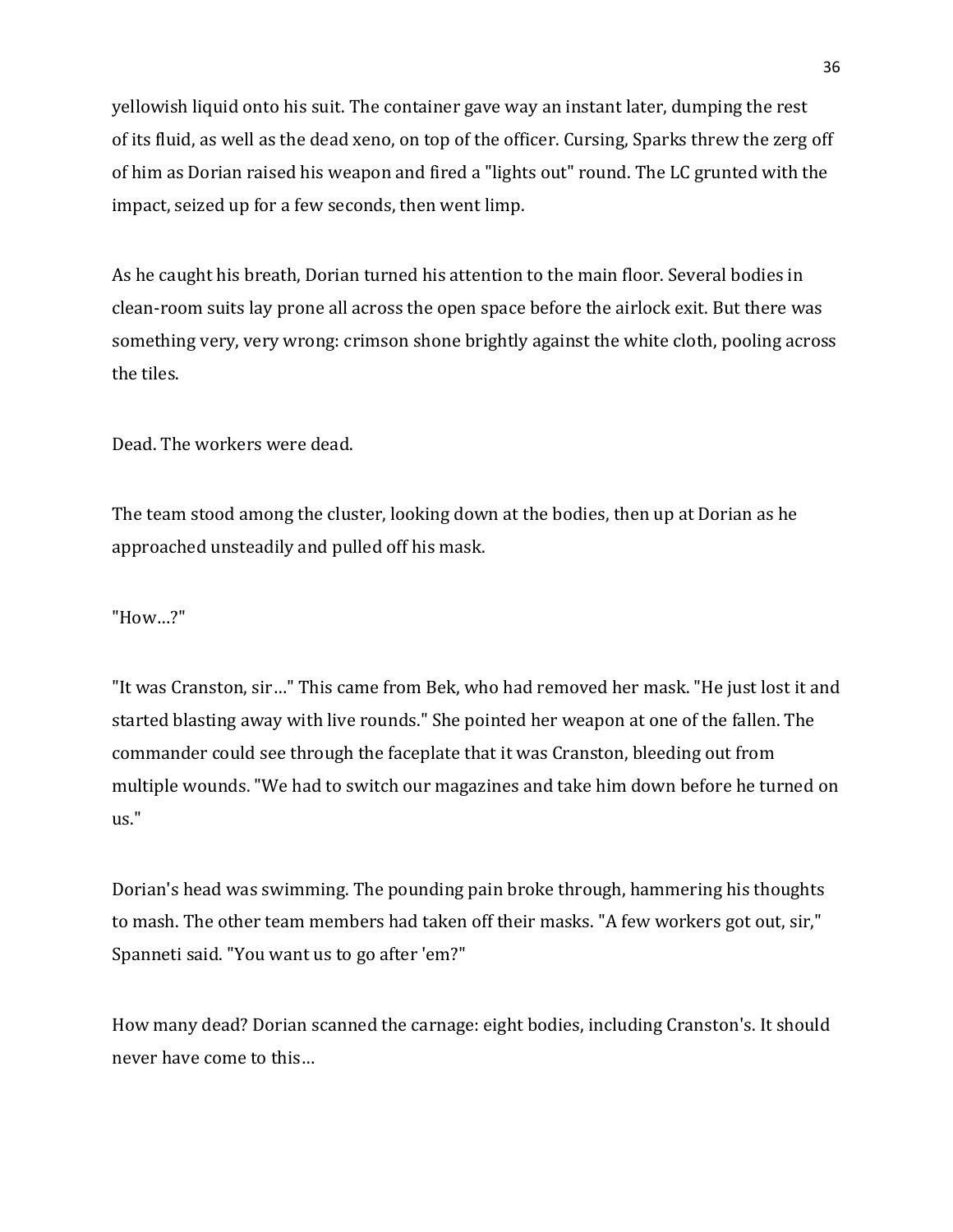"Sir?" Spanneti said.

Finally the commander shook his head. "No. No… we gotta keep moving." Dorian ripped at his suit and stepped out of it on his way toward the next airlock door. He attempted to use Zimmerman's badge there, but it didn't work. Then he noted the biometric scanner.

Spanneti and Dorian hauled Sparks, still unconscious, to the retinal reader, propped him up, held open his eyelids, waited for a few tense seconds… and were relieved to receive a green light.

The door opened. Once the commander and his team had gone through, it was necessary to repeat the process in order to open the next door. With that complete, they emerged at last into Black Wing.

\*\*\*

Black Wing was aptly named. The surroundings were composed entirely of black polished metal. Pulsing blue lights ran through where the walls met floor and ceiling. Hallways stretched out to either side. Before Dorian loomed a half-circular structure with no discernible door.

Sickness twisted his guts. Images of the blood-spattered technicians flashed continuously through his mind. It wasn't right. It shouldn't have happened that way.

An alarm blared. One of the escaped techs must have notified someone of a breach. Plates in the floor and walls opened as auto-turrets emerged. Next to Dorian, Spanneti took a knee, fired twice, ejected the magazine, and reached to his thigh to retrieve the next one. He slapped it in and continued firing…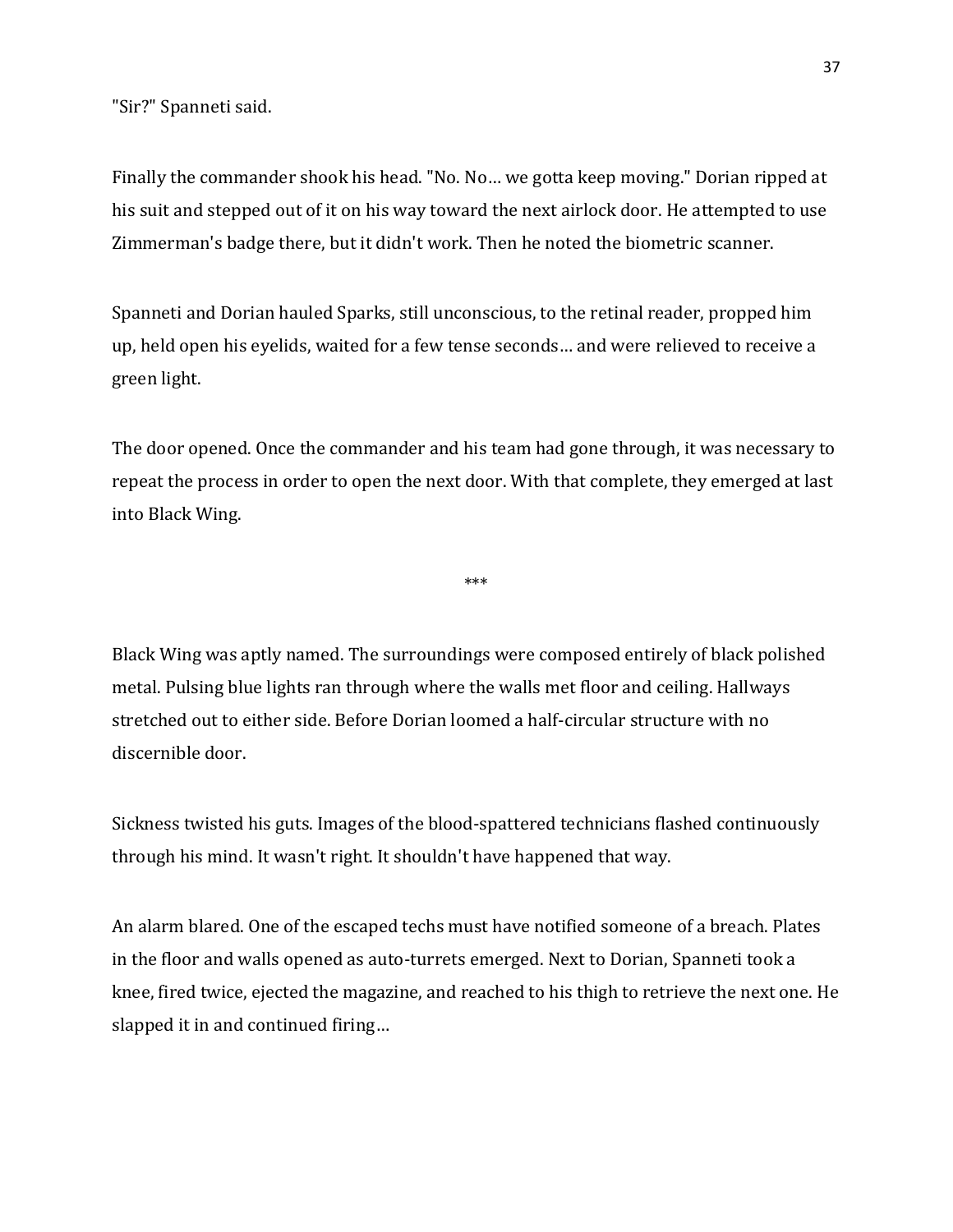Those bodies. Shouldn't have happened that way. It was wrong. Something about all of this was wrong…

Shots rang out, echoing off the walls and down the passageways. Dorian turned, feeling as if he moved in slow motion. Standing in the hall to his left… was Zimmerman. Zimmerman? She stared intently. Her skin was pale and etched with veins… blue, like her lips. Her rigid posture belied the fluidity of her movement as she rotated and strode farther into the passageway.

The pounding in Dorian's head strengthened. Wrong. This was all so very wrong.

Dorian followed, his pace quickening as he attempted to catch up to the medic. Deeper in, the walls curved. Dorian rounded the bend and saw Zimmerman step into a connecting hall on his right.

*We had to switch our magazines…*

The commander came to a short passage. Zimmerman was standing at the end of it, a black, blank, curved wall behind her. She stepped backward, into and *through* the barrier.

Dorian stumbled forward, images flitting rapidly through his throbbing mind—the bloody, scattered victims; the team, standing in clean-room suits, looking down; Spanneti, ejecting the magazine and replacing it from his thigh pocket; Cranston, smiling that innocent, oblivious smile of his…

The commander reached out and touched the solid wall, heard multiple footsteps behind him. Hopper, Bekkins, and Spanneti were all there when he turned, watching him closely. Dorian stared back, shaking his head.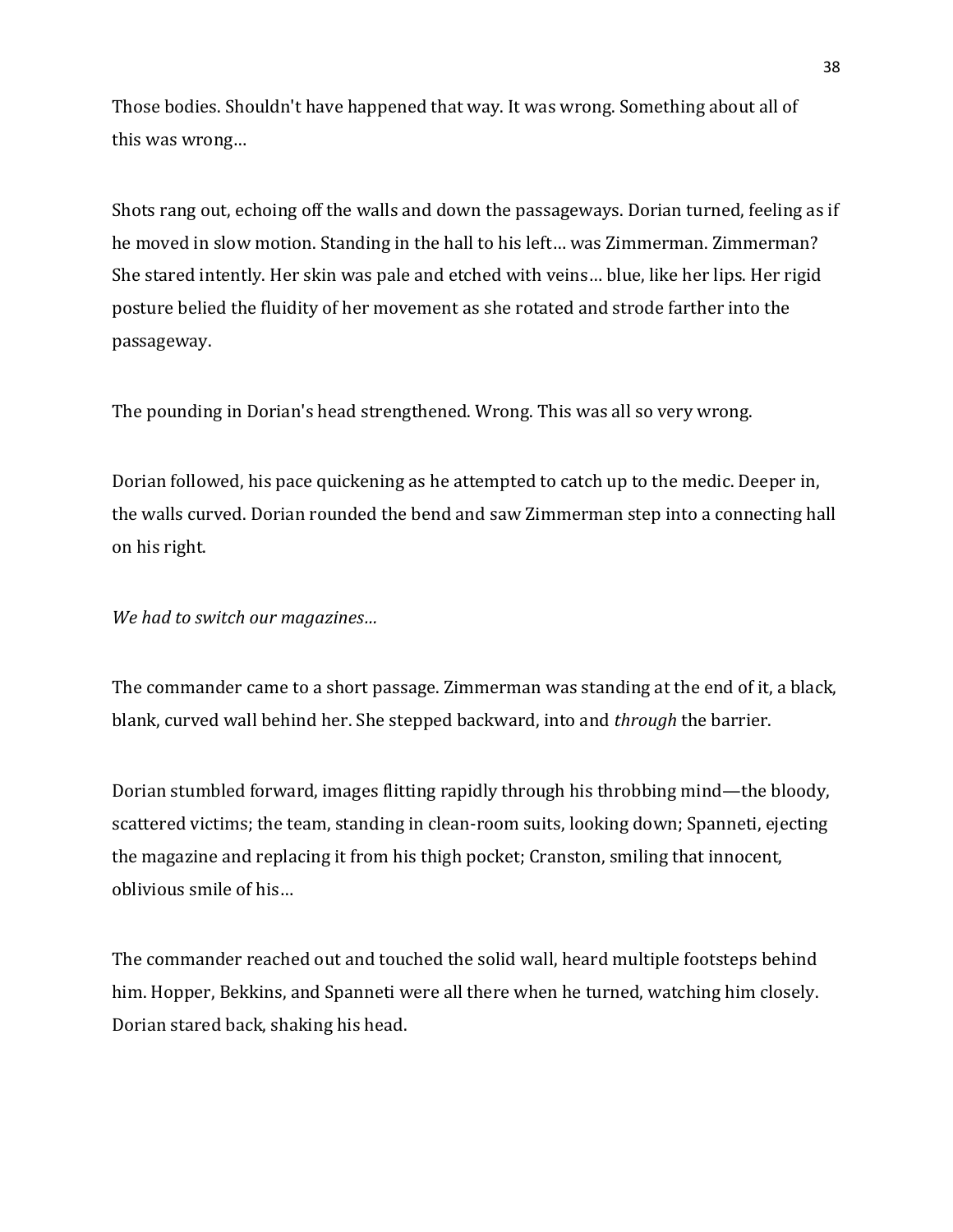"You couldn't have switched the magazines," he said. "The mags with the live rounds should have… should have been in your cargo pockets. You would have had to remove the suits to get to them."

"Take it easy, sir," Bekkins said. "Your mind might be a little fuzzy." The three of them were standing close, blocking the exit, eyeing him warily.

"You had live ammo loaded the whole time." Dorian's hand tensed on his weapon. "And Cranston… he must have… he must have been the only one *not* killing the techs. Because the xeno couldn't get to him… because of all those brain wipes…"

"It's okay now," Spanneti said. "We've reached the end. Everything'll be okay."

Dorian raised his rifle. "Lower your guns," he said.

"There's no use fightin' it, sir," Hopper said. "We tried."

"I'll put you down if I have to," the commander said, waving his weapon at the three. A soft noise, of something thick sliding on a track, sounded behind him. Dorian felt a light breeze on the back of his neck as a warm glow bathed the team's intent faces.

"I will. I…"

Dorian turned, his eyes drifting upward. The xeno was there, standing in a doorway. It looked much like the depiction on Benz's wall: a cross between protoss and zerg anatomy, with a thin face, an expansive carapace headpiece, segmented plates over spindly limbs, and massive black claws. It was towering and hulking, a dominating presence, strange and unique and wholly alien. And its eyes… its eyes reminded Dorian very much of the relic's black surface. A vast, immeasurable void waited behind those orbs, and Dorian felt himself falling into them, becoming lost.